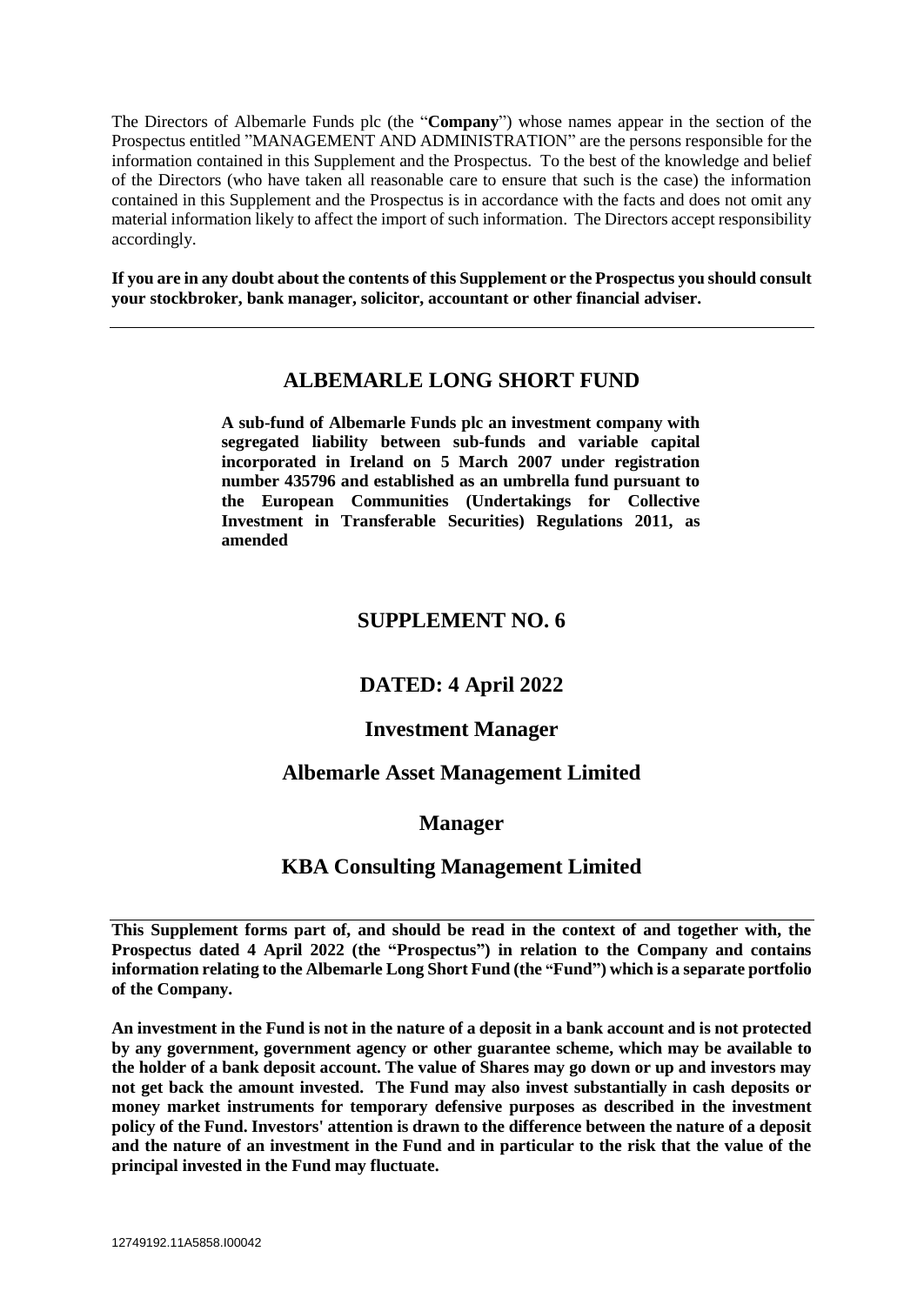## **INDEX**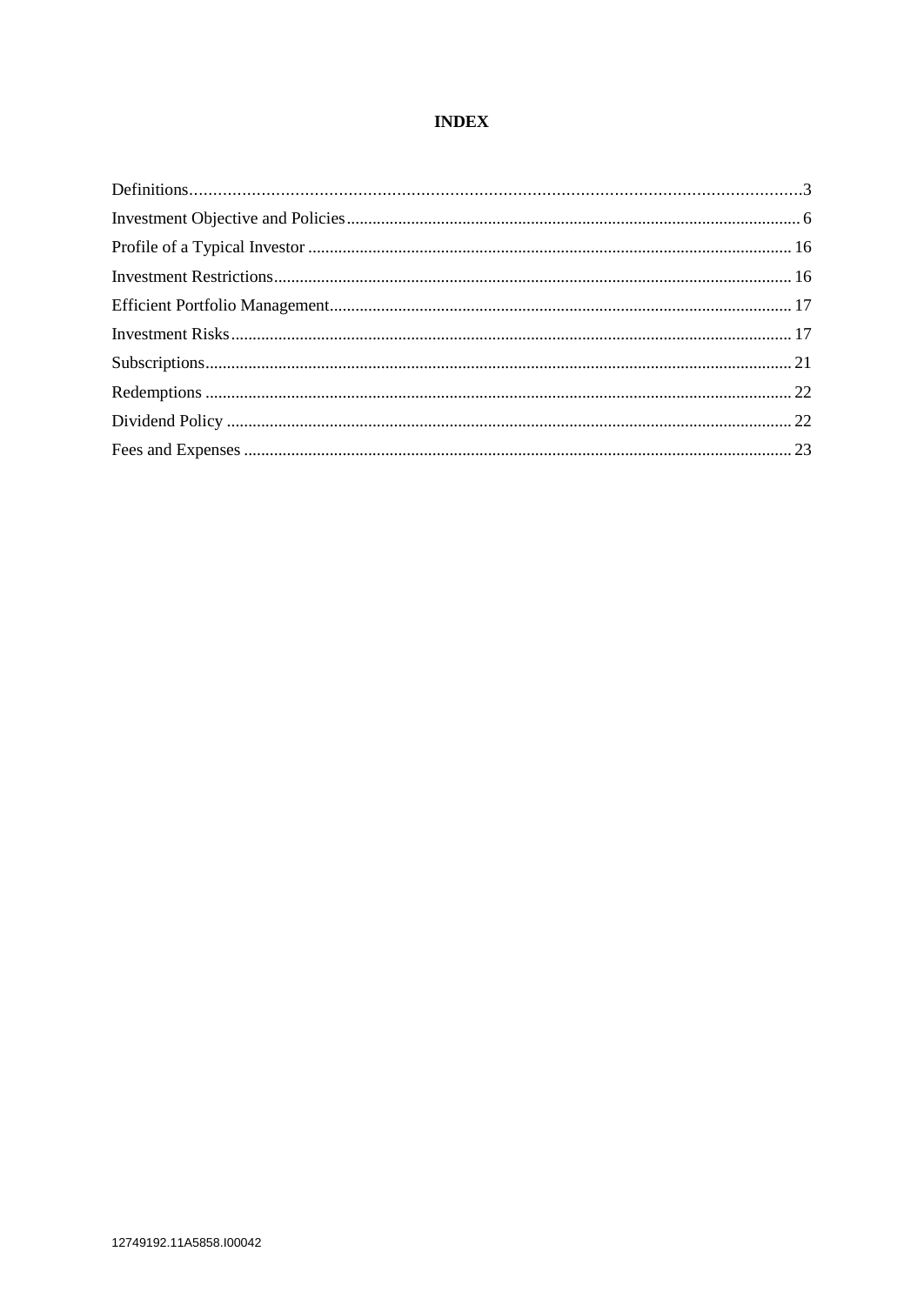## **Definitions**

Words and terms defined in the Prospectus have the same meaning in this Supplement unless otherwise stated herein.

| "Acceptable AIFs" | following criteria:                                                                                                                                                                                                                                                                                      |
|-------------------|----------------------------------------------------------------------------------------------------------------------------------------------------------------------------------------------------------------------------------------------------------------------------------------------------------|
|                   | 1. (a) schemes established in Guernsey and authorised as "Class A<br>Schemes"; or                                                                                                                                                                                                                        |
|                   | (b) schemes established in Jersey as "Recognised Funds"; or                                                                                                                                                                                                                                              |
|                   | (c) schemes established in the Isle of Man as "Authorised Schemes";<br>or                                                                                                                                                                                                                                |
|                   | (d) retail investor alternative investment funds authorised by the<br>Central Bank provided such investment funds comply in all material<br>respects with the provisions of the UCITS Regulations and the Central<br>Bank UCITS Regulations; or                                                          |
|                   | (e) alternative investment funds authorised in a Member State of the<br>EEA, the US, Jersey, Guernsey or Isle of Man and which comply, in<br>all "material respects", with the provisions of the UCITS Regulations<br>and the Central Bank UCITS Regulations.                                            |
|                   | In accordance with the Central Bank's requirements, reference to "all<br>material respects" includes, amongst others, consideration of the<br>following:                                                                                                                                                 |
|                   | (i) the existence of an independent depositary with similar duties and<br>responsibilities in relation to both safekeeping and supervision;                                                                                                                                                              |
|                   | (ii) requirements for the spreading of investment risk including<br>concentration limits, ownership restrictions, leverage and borrowing<br>restrictions;                                                                                                                                                |
|                   | (iii) availability of pricing information and reporting requirements;                                                                                                                                                                                                                                    |
|                   | (iv) redemption facilities and frequency; and                                                                                                                                                                                                                                                            |
|                   | (v) restrictions in relation to dealings by related parties.                                                                                                                                                                                                                                             |
|                   | 2. Other jurisdictions and types of AIF may be considered by the<br>Central Bank on the basis of submissions made for that purpose. In<br>assessing any submissions made, the Central Bank will have regard to:                                                                                          |
|                   | · memoranda of understanding (bilateral or multilateral), membership<br>of an international organisation of regulators, or other co-operative<br>arrangements (such as an exchange of letters) to ensure satisfactory<br>cooperation between the Central Bank and the competent authority of<br>the AIF; |
|                   | • whether the management company of the target AIF, its rules and its<br>choice of depositary have been approved by its regulator;                                                                                                                                                                       |
|                   | • whether the AIF is authorised in an OECD jurisdiction; or                                                                                                                                                                                                                                              |
|                   | • such other schemes as may be permitted by the Central Bank and set<br>out in the Prospectus and/or this Supplement;                                                                                                                                                                                    |
|                   |                                                                                                                                                                                                                                                                                                          |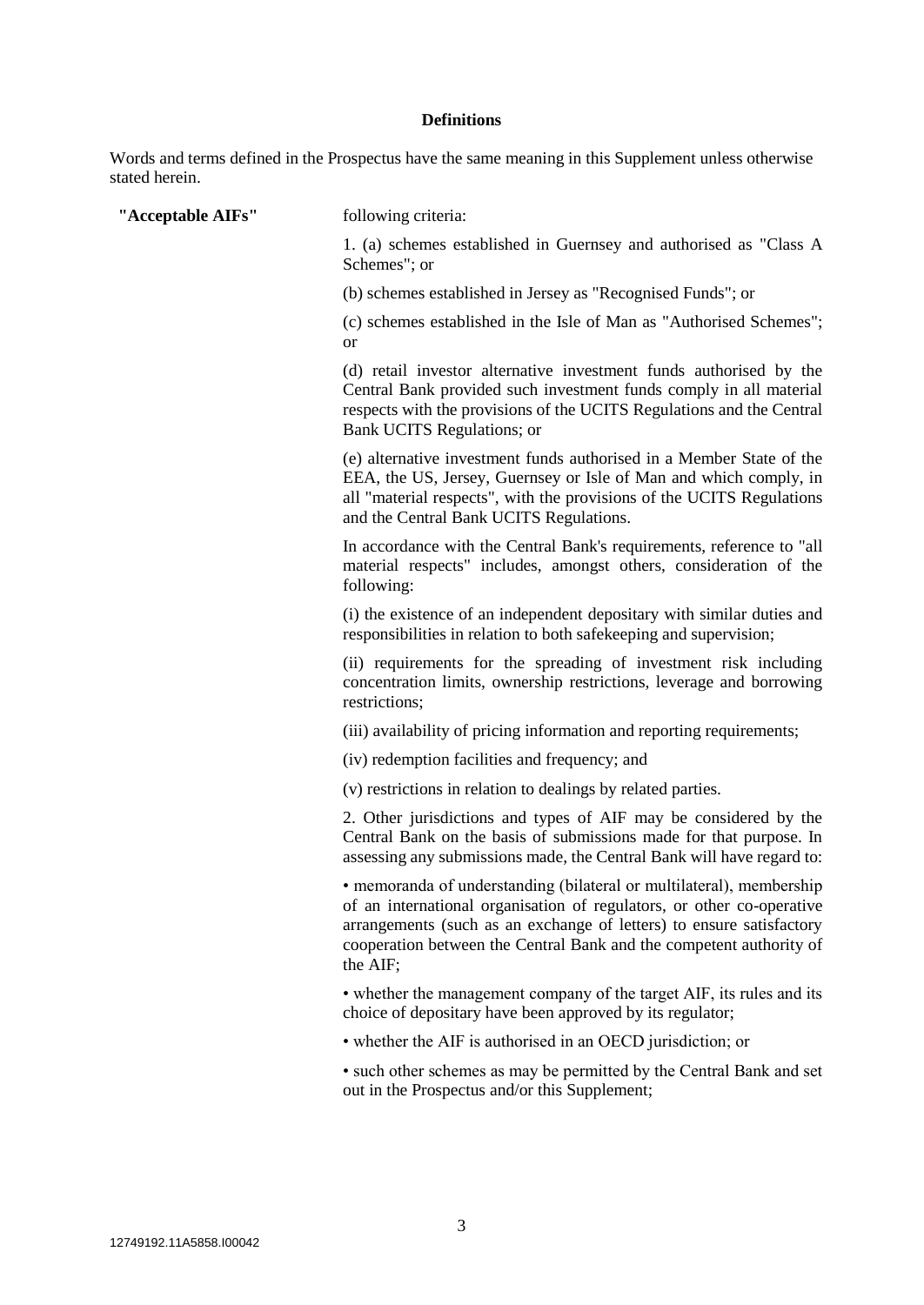| "American<br><b>Depositary</b><br><b>Receipts" or "ADRs"</b> | means depository receipts typically issued by a U.S. bank or trust<br>company that evidence ownership of underlying equity securities<br>issued by a foreign corporation;                                                                                                                                                                                                                                                                                                                                                                                                                                                                                                                                                                                                                                                                                                                                                                                                                                                                                                                                                                                                                     |  |
|--------------------------------------------------------------|-----------------------------------------------------------------------------------------------------------------------------------------------------------------------------------------------------------------------------------------------------------------------------------------------------------------------------------------------------------------------------------------------------------------------------------------------------------------------------------------------------------------------------------------------------------------------------------------------------------------------------------------------------------------------------------------------------------------------------------------------------------------------------------------------------------------------------------------------------------------------------------------------------------------------------------------------------------------------------------------------------------------------------------------------------------------------------------------------------------------------------------------------------------------------------------------------|--|
| "Base Currency"                                              | for the purposes of this Supplement, the base currency shall be Euro;                                                                                                                                                                                                                                                                                                                                                                                                                                                                                                                                                                                                                                                                                                                                                                                                                                                                                                                                                                                                                                                                                                                         |  |
| "Below Investment Grade"                                     | means an investment rating level below BBB- from Standard & Poor's<br>Corporation; or below BBB- from Fitch; or below Baa3 from Moody's<br>Corporation;                                                                                                                                                                                                                                                                                                                                                                                                                                                                                                                                                                                                                                                                                                                                                                                                                                                                                                                                                                                                                                       |  |
| "CoCos"                                                      | means contingent convertible bonds, a form of hybrid debt security<br>which are intended to either convert into equity upon the occurrence of<br>a trigger event and in the majority of cases are issued in the form of a<br>Subordinated Bond. Certain CoCos are issued with "write down"<br>features, which means that the principal amount of the CoCo will be<br>written down after a specific trigger event. If a trigger event, depending<br>on the terms and conditions of the CoCo occurs and is continuing, then<br>the principal amount of all the relevant CoCos is automatically and at<br>least temporarily reduced by a specific percentage of the original<br>principal amount or permanently written down in full. Accordingly, the<br>amount of repayment claim will be reduced accordingly. The<br>conversion of a CoCo to equity or the write down of the principal<br>amount of the CoCo may be triggered by specified events that might<br>be independent from the particular need of an issuer. CoCos, like<br>Subordinated Bonds, serve to absorb the issuer's (a financial<br>institutions such as a bank) capital losses before other higher ranking<br>liabilities; |  |
| "Convertible Bond"                                           | means a hybrid between debt and equity, permitting holders to convert<br>into shares in the company issuing the bond at a specified future date.<br>As such, investments in convertible bonds may be exposed to equity<br>movement and greater volatility than traditional bond investments.<br>Investments in convertible bonds are subject to the same interest rate<br>risk, credit risk, liquidity risk and prepayment risk associated with<br>comparable traditional bond investments;                                                                                                                                                                                                                                                                                                                                                                                                                                                                                                                                                                                                                                                                                                   |  |
| "Dealing Day"                                                | means each Business Day or such other day as the Directors may agree<br>following consultation with the Manager and the Administrator and<br>upon prior notification to Shareholders, provided there shall be at least<br>one Dealing Day per fortnight;                                                                                                                                                                                                                                                                                                                                                                                                                                                                                                                                                                                                                                                                                                                                                                                                                                                                                                                                      |  |
| "Dealing Deadline"                                           | means 1:00 pm (Irish time) on the Business Day prior to the relevant<br>Dealing Day or, in exceptional circumstances only, such later time as<br>the Directors may from time to time permit and notify in advance to<br>Shareholders provided that applications will not be accepted after the<br><b>Valuation Point;</b>                                                                                                                                                                                                                                                                                                                                                                                                                                                                                                                                                                                                                                                                                                                                                                                                                                                                     |  |
| "Global<br><b>Depositary</b><br><b>Receipts"</b> or "GDRs"   | means depository receipts typically issued by foreign banks or trust<br>companies, although they also may be issued by U.S. banks or trust<br>companies, and evidence ownership of underlying equity securities<br>issued by either a foreign or a United States corporation;                                                                                                                                                                                                                                                                                                                                                                                                                                                                                                                                                                                                                                                                                                                                                                                                                                                                                                                 |  |
| "Investment Grade"                                           | means an investment rating level of BBB- or better from Standard &<br>Poor's Corporation or Baa3 or better from Moody's Corporation;                                                                                                                                                                                                                                                                                                                                                                                                                                                                                                                                                                                                                                                                                                                                                                                                                                                                                                                                                                                                                                                          |  |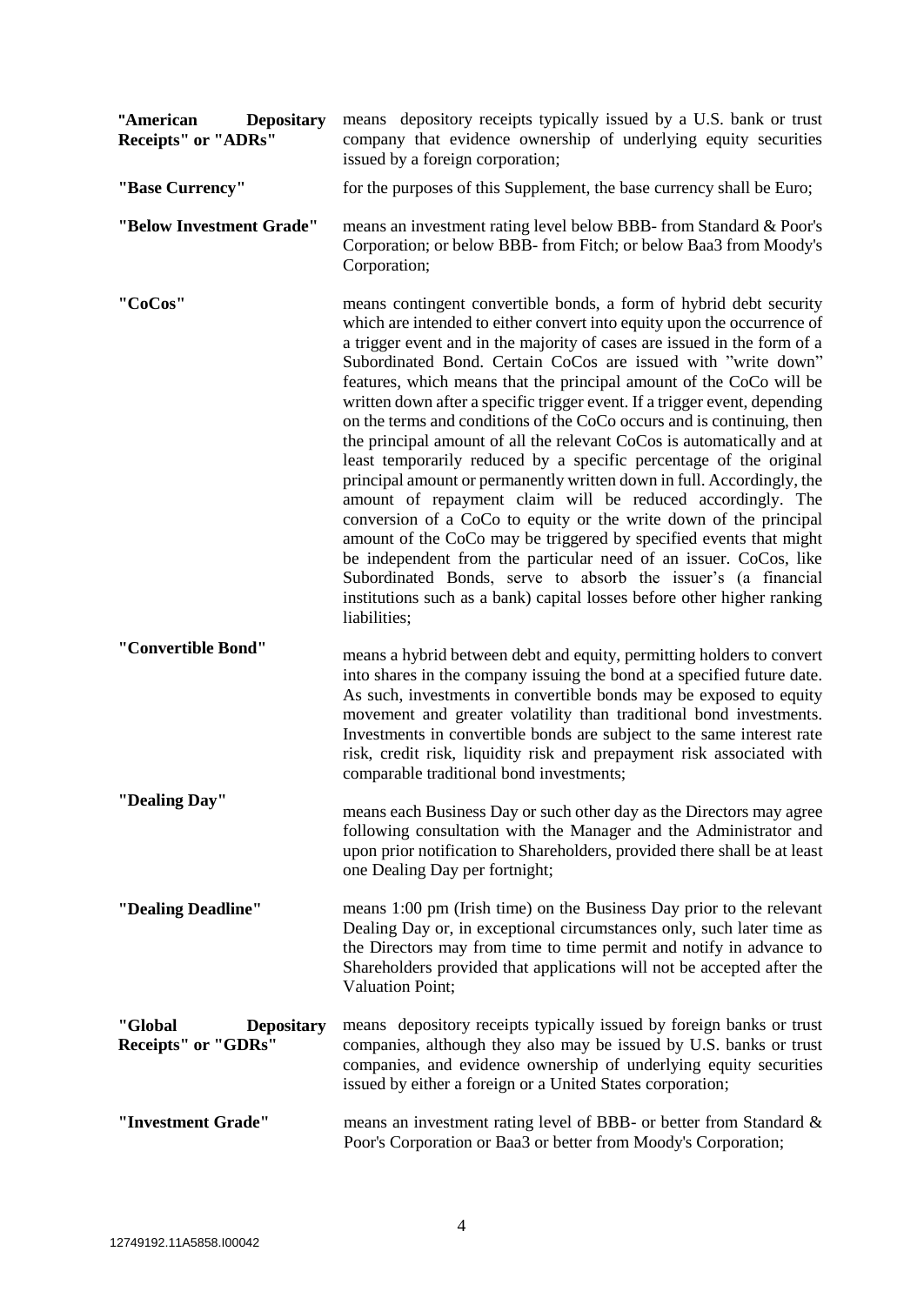| "Senior Bonds"            | means a bond that has higher priority compared to another in the event<br>of liquidation;                                                                                                                                                                                                                                                                                                |
|---------------------------|------------------------------------------------------------------------------------------------------------------------------------------------------------------------------------------------------------------------------------------------------------------------------------------------------------------------------------------------------------------------------------------|
| "Subordinated Bond"       | means a bond that, in the event of liquidation, is prioritised lower than<br>other classes of bonds and may be an unsecured bond, which has no<br>collateral;                                                                                                                                                                                                                            |
| "Tier 1 and Tier 2 Bonds" | means a type of bonds issued by financial institutions designated as<br>supplementary capital which represents plain vanilla Subordinated<br>Bond (subordinated to senior debt). Subordinated Bonds typically has<br>a lower credit rating, therefore a higher yield, than Senior Bonds;                                                                                                 |
| "Valuation Day"           | means each Business Day, and such other day as the Directors may<br>determine, following consultation with the Manager and the<br>Administrator and prior notification to the Shareholders, provided that<br>there shall be a Valuation Day for every Dealing Day and for the<br>avoidance of doubt, the Valuation Day will precede the relevant<br>Dealing Day by one Business Day; and |
| "Valuation Point"         | means 11.15 pm (Irish time) on a Valuation Day using the closing<br>market prices in the relevant markets available as at the Valuation Day<br>or such other time on a Valuation Day as the Directors may determine<br>provided that the valuation point is always after the Dealing Deadline.                                                                                           |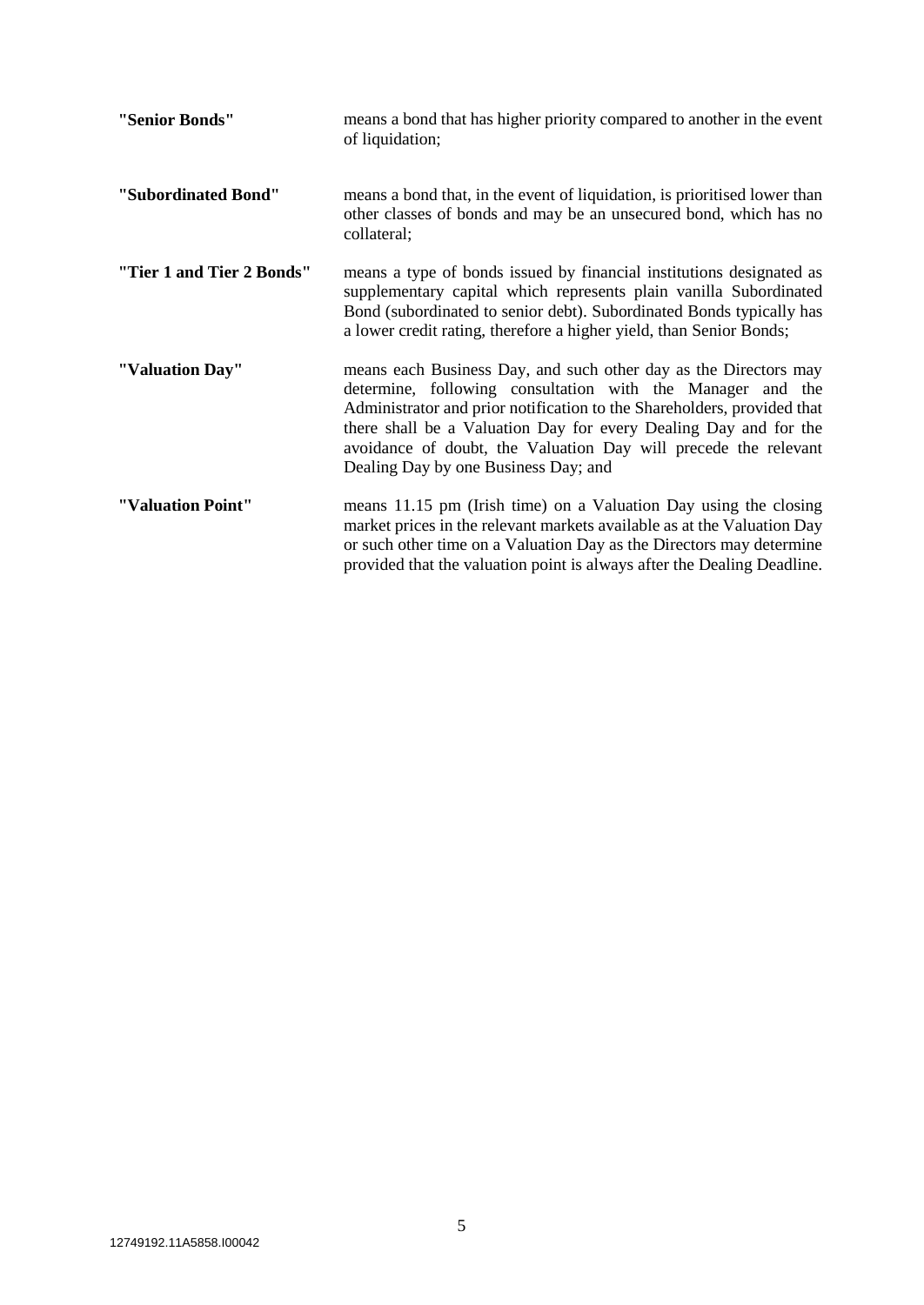### **Investment Objective and Policies**

### **Investment Objective**

The investment objective of the Fund is to achieve long-term capital appreciation through a long/short strategy.

### **Investment Policy**

The Fund will seek to achieve its investment objective by identifying a range of long/short equity and fixed income opportunities as described below.

### *Equities*

The Fund will invest at least 70% of its Net Asset Value in equities and equity-linked securities listed or traded on a Regulated Market, namely common stocks, ADRs, GDRs, preferred stocks, rights and warrants (as described in the FDI table).

At least 70% of equity investments will be in European companies, i.e. companies incorporated and/or listed on a Regulated Market in Europe. The Fund will, therefore, have a predominant exposure to Europe.

Up to 30% of the equity investments of the Fund may be in non-European companies.

The Fund may invest up to 20% of the Net Asset Value of the Fund in GDRs, ADRs as well as warrants and other participation rights, which are listed or traded on a Regulated Market, with up to 5% of the Net Asset Value in each of warrants and participation rights. The Fund will not have a specific sectoral focus.

#### *Bonds*

The Fund may invest up to 30% of its Net Asset Value in government bonds, corporate bonds, (both of which may be fixed or floating rate), Convertible Bonds, Senior Bonds, Tier 1 and Tier 2 Bonds and CoCos, which may be short, medium or long-term, as determined by the Investment Manager.

Investment in Below Investment Grade bonds will not exceed 20% of the Net Asset Value of the Fund. Investment in non-rated bonds will not exceed 5% of the Net Asset Value of the Fund.

The Fund will invest up to 10% of its Net Asset Value in aggregate in Convertible Bonds, Tier 1 and Tier 2 Bonds. The Fund will invest up to 5% of its Net Asset Value in CoCos.

At least 70% of the Fund's bond investments will be listed or traded on a Regulated Market in Europe.

## *REITS and eligible closed-ended funds*

The Fund may invest up to 30% of its Net Asset Value in listed REITs. REITs represent real estate companies, which own properties in a range of real estate sectors, either leased to tenants or under development. Properties include office buildings, shopping centres and apartment complexes. These companies usually utilise leverage and distribute the bulk of their profits to shareholders in the form of dividends.

The Fund may also invest in securities listed or traded on a Regulated Market issued by registered eligible closed-ended funds (including exchange traded closed-ended funds) which in each case comply with the eligibility classification under the UCITS Regulations and the Central Bank UCITS Regulations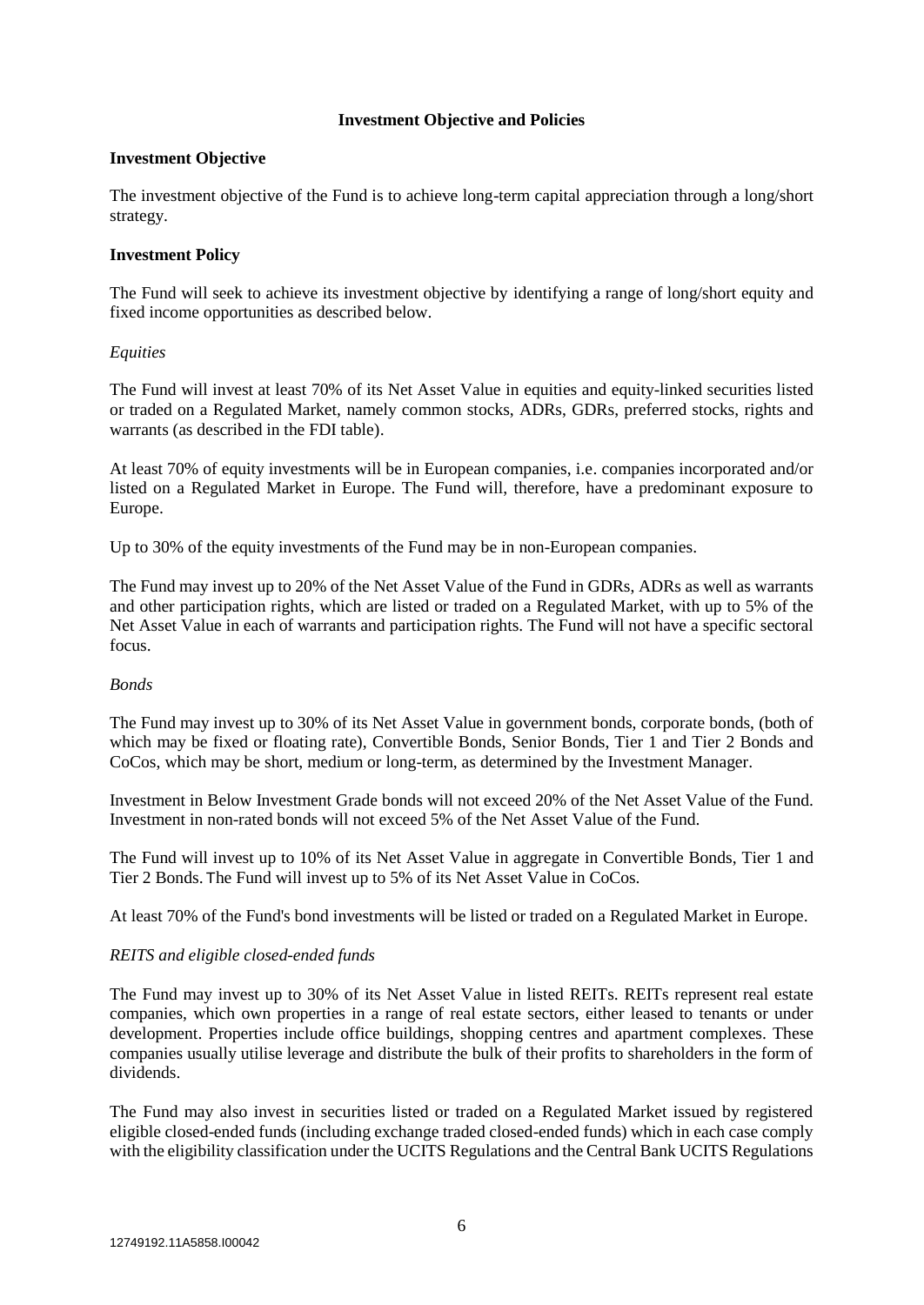as transferable securities, in order to gain exposure to equities and debt securities. Investment in eligible closed-ended funds is limited to 10% of the Fund's Net Asset Value.

#### *Collective Investment Schemes*

A maximum of 10% of the Fund's Net Asset Value may be invested in a cumulative of: (i) UCITS and Acceptable AIFs, which may include open-ended ETFs, in accordance with the Regulation 68(1)(e) of the UCITS Regulations and the Central Bank's requirements including guidance related to investment in Acceptable AIFs; and (ii) exchange traded closed-ended funds (which comply with the eligibility classification under the UCITS Regulations and Central Bank UCITS Regulations as transferable securities) in order to gain exposure to equities and equity-related securities and bonds. The Fund will not invest in US ETFs.

The Fund may invest up to 10% of its Net Asset Value, in aggregate, in units of other UCITS as permitted by the UCITS Regulations.

#### *Cash and Money Market Instruments*

In addition, the Fund may invest up to 100% of its Net Asset Value in cash, treasury bills, money market instruments and money market funds including certificates of deposit and commercial paper issued by highly rated (Investment Grade or higher) corporate or sovereign issuers for (i) cash flow purposes; and/or (ii) as part of a temporary defensive strategy, where the Investment Manager believes that economic, financial and political conditions make it advisable to do so, where the Investment Manager, believes that it would not be in the interests of Shareholders for the Fund to be fully invested; and/or (iii) where the Fund needs to maintain liquidity to meet redemption requests

#### *Unlisted transferable securities*

The Fund may invest, directly or indirectly through the use of FDI, up to 10% of the Net Asset Value of the Fund in transferable securities outlined under the headings above or money market instruments, which are not listed, traded or dealt in on a Regulated Market.

#### *Financial Derivative Instruments*

The Fund may use FDIs both for efficient portfolio management ("**EPM**") or investment purposes. The FDI which the Fund may use are equity futures and equity index futures, equity index options, fixed income indices, call options, put options, credit default swaps (including indices on credit default swaps), equity and equity index swaps, total return swaps, forward contracts, fixed income options and fixed income index options, fixed income futures, Convertible Bonds, CoCos, currency futures, foreign exchange options, foreign exchange forwards, warrants and participation rights and rights arising from corporate action and dividend right certificates, as outlined in the below table of FDIs. The below table of FDIs includes the specific use of each FDI, if used for hedging, EPM or investment and how the FDI will help achieve the Fund's investment objective. A list of the FDI markets are set out in Appendix IV of the Prospectus. The Fund may also employ investment techniques and instruments, including FDI, subject to the conditions and limits set out in the Central Bank issued guidelines, for efficient portfolio management of its assets for hedging against market movements, currency exchange, interest rate risks or otherwise as detailed under the heading "Efficient Portfolio Management" in the Prospectus.

#### *Long / Short strategy*

At any given time, the Fund may be invested in some or all of the asset classes included in the "**Investment Policy**" section above and may take long or synthetic short positions in these asset classes.

Synthetic short strategies may be used to hedge or substantially offset long positions held by the Fund, and may also be used for investment purposes. The Fund may take both long and/or short positions in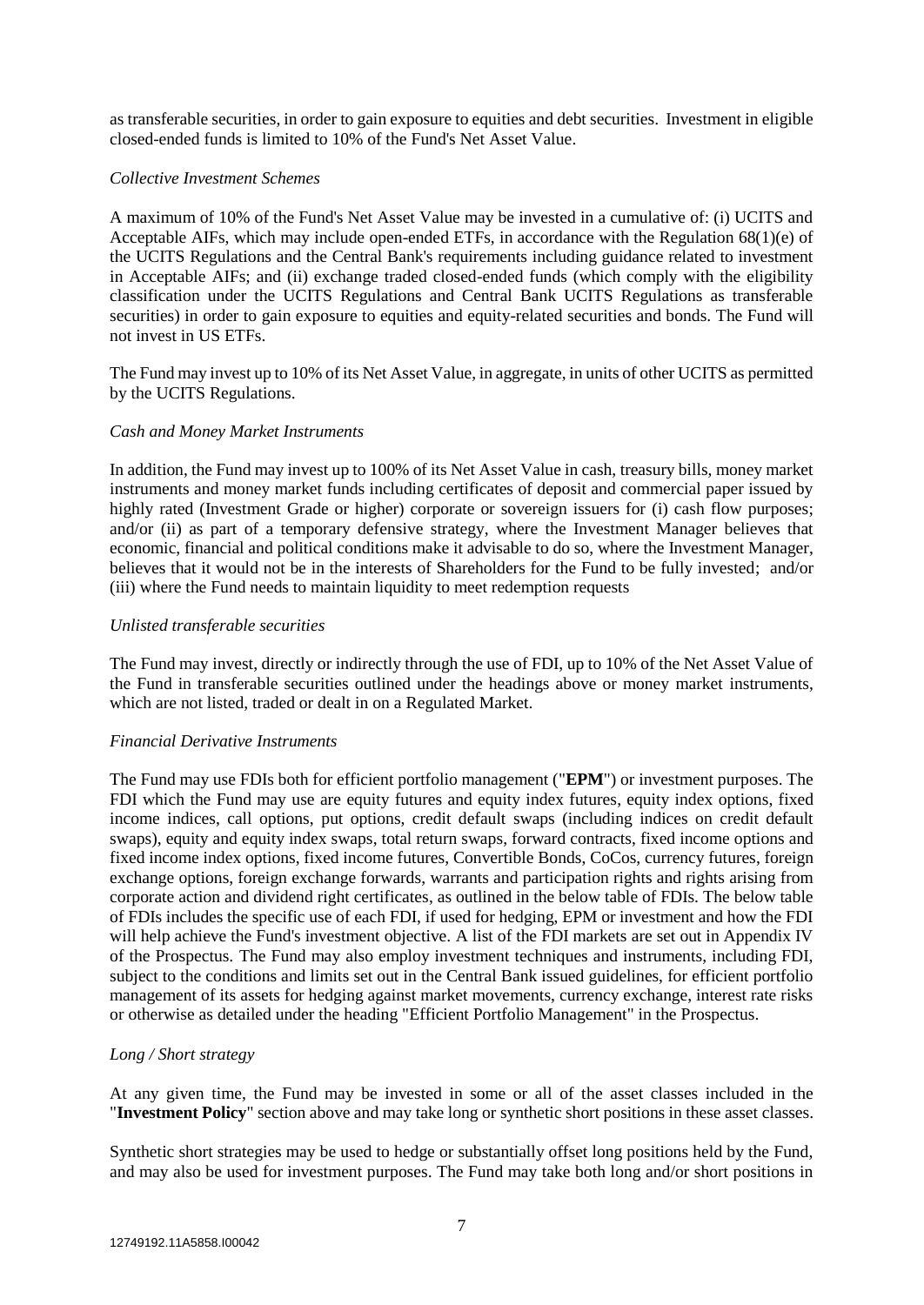each category of assets in which it may invest but will primarily take such positions through equities and fixed income securities.

Short positions may be taken by the Investment Manager to reduce exposure to a particular sector without having to sell all or some the Fund's holdings. Short positions may also be used for investment purposes to increase returns to the Shareholders, where Shareholders benefit from a fall in the value of the shares of a company. This may occur for example, where the Investment Manager identifies a company, through analysis of company management behaviour, company accounts and reports, as poorly performing and anticipates that the share price in such company is likely to fall as a result.

The Investment Manager will seek to structure the portfolio, so that in normal circumstances it has a long/short ratio of between 90% - 130% long/30% to 70% short. The Fund may have little or no short exposure for significant time periods; however when in the opinion of the Investment Manager, opportunities exist to meet the Fund's investment objective through the use of short strategies, the Fund's exposure may be increased. If the use of derivatives is extensive, this may increase the volatility of the Fund's performance.

#### **Investment Strategy**

The investment strategy aims to generate, over 3-5 years, a combination of average yearly positive returns and average yearly volatility of returns.

With respect to equities, REITs, GDRs, ADRs, the investment process, both for long and short positions, is based on a medium-term investment horizon and two pillars: macro/geopolitical research and fundamental analysis.

The Investment Manager will research global macro and geopolitical topics, leveraging on its knowhow and professional network. As a result, the Investment Manager will identify macro and geopolitical themes (positive and negative), either global or affecting specific countries, which are deemed important in the medium to long-term horizon. Such themes include, for example: changes in political leadership and economic policies, country-specific events, events affecting securities prices and interest rates, trade and military confrontations.

The fundamental analysis will focus mainly on sectors, which are highly impacted by such macro and geopolitical themes, namely Financials, Real Estate, Energy, Transportation and Aerospace & Defence. Companies belonging to these sectors will be analysed from both a qualitative and quantitative standpoint. On the qualitative side, particular focus will be placed on the understanding of the products and services the companies offer, their business model, the competitive landscape and main industry trends. Particular attention will be devoted to long term trends such as technological transformation, transition to more innovative business models, new market opportunities, as well as environmental, social and governance issues. On the quantitative side, the Investment Manager will extensively analyse financial accounts of the companies in focus and apply an internally developed methodology, built on different, probability-weighted scenarios. In terms of valuation methods, the Investment Manager will mainly use market multiple methods including free cash flow yield, price to earnings ratio and enterprise value to earnings before interest and tax. The Investment Manager retains the discretion to look at other methods depending on the company and the sector.

With regard to bonds, these will be included in the portfolio where deemed beneficial to do so by the Investment Manager, as the primary objective of the Fund is to implement a long/short equity strategy. Any bond investment will be made as a result of a specific macro/geopolitical theme as well as fundamental analysis. The investment process for bond selection will combine a top-down overlay with a bottom-up security analysis, following an analysis of issuer's credit quality, issue size and liquidity, duration, type of coupon and the suitability of the issuance with the Fund's investment objective.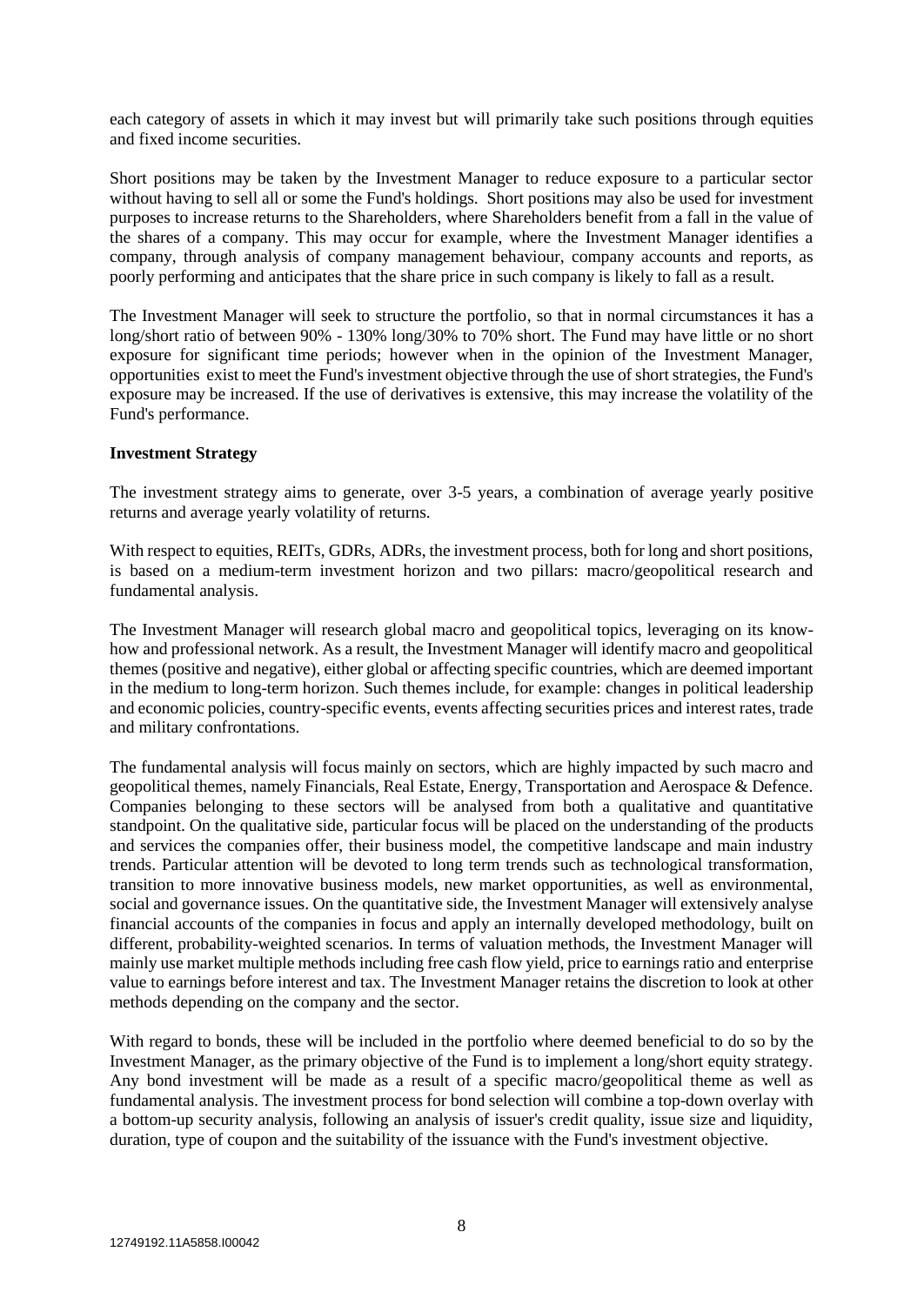In relation to investment in Convertible Bonds, the Investment Manager will examine trends in potential increase in value of the Convertible Bonds and compare that to an equity's potential to change in value. The Investment Manager believes that the rationale for investment in CoCos is that CoCos provide a way to invest in an issuing bank at a certain point in time with a better risk / reward profile than what's provided by common equities. This might be the case, for example, when there is a significant risk of capital increase, which is negative for the price of common equities (due to dilution) but positive for Cocos (lower probability of conversion). In this case, investing in the CoCos will offer a similarly attractive equity-like return profile.

When selecting CoCos, the Investment Manager will consider, for example, the institution's capital adequacy, including its common equity tier 1 capital and the instrument's loss absorption features, i.e. the level of the institution's capital which triggers conversion of the CoCos. For example, if the capital of a credit institution falls below the regulatory level required in the country in question, the CoCos which the institution has issued will convert to equity in order to improve the credit institution's capital. With respect to ongoing due diligence of CoCos, the Investment Manager conducts regular analysis of yield to call, i.e. the return a bondholder receives if the CoCo is held until its call date, before the debt instrument reaches maturity; and yield to put, i.e. the return a bondholder receives by holding the CoCos until it is able to sell it back to the issuer, before its maturity. The ongoing due diligence will also include the following: 1) a detailed review of the prospectus of the instrument and its main features 2) computing detailed forecasts of the bank's balance sheet and income statement, to have a view regarding future developments which might affect coupon payments or conversion into equity 3) reviewing regulatory changes affecting bank capital and the bank in general.

The Investment Manager will define the asset allocation taking into consideration macroeconomic and geopolitical scenarios, interest rates expectations, as well as the specific opportunities available following its investment process.

The Fund is actively managed, not in reference to any benchmark.

| <b>Derivative</b>                                          | <b>Description and</b><br><b>Specific Use</b>                                                                                                                                                                                                                                                                                                                                                                                                    | <b>Where</b><br>hedging: risk<br>being hedged | <b>EPM</b> and/or<br><b>Investment</b><br><b>Purposes?</b> | <b>How FDI will help achieve</b><br>the investment objective?                                                           |
|------------------------------------------------------------|--------------------------------------------------------------------------------------------------------------------------------------------------------------------------------------------------------------------------------------------------------------------------------------------------------------------------------------------------------------------------------------------------------------------------------------------------|-----------------------------------------------|------------------------------------------------------------|-------------------------------------------------------------------------------------------------------------------------|
| Equity<br>Futures and<br>Equity<br>Index<br><b>Futures</b> | Contracts to receive or<br>pay cash based on the<br>performance of<br>an<br>underlying index at a<br>pre-determined future<br>date and at a price<br>through<br>agreed<br>a<br>transaction undertaken<br>on an exchange.<br>All such equities and<br>which<br>indices<br>to<br>exposure is<br>gained<br>comply with<br>the<br><b>Central Bank's UCITS</b><br>Regulations and the<br>Central<br>Bank's<br>guidance on UCITS<br>Financial Indices. | <b>Market Risk</b>                            | <b>Both</b>                                                | Fund's<br>the<br>Manages<br>equities<br>exposure<br>to<br>fluctuations<br>obtain<br>and<br>short exposures to equities. |

*List of Financial Derivative Instruments which the Fund may use*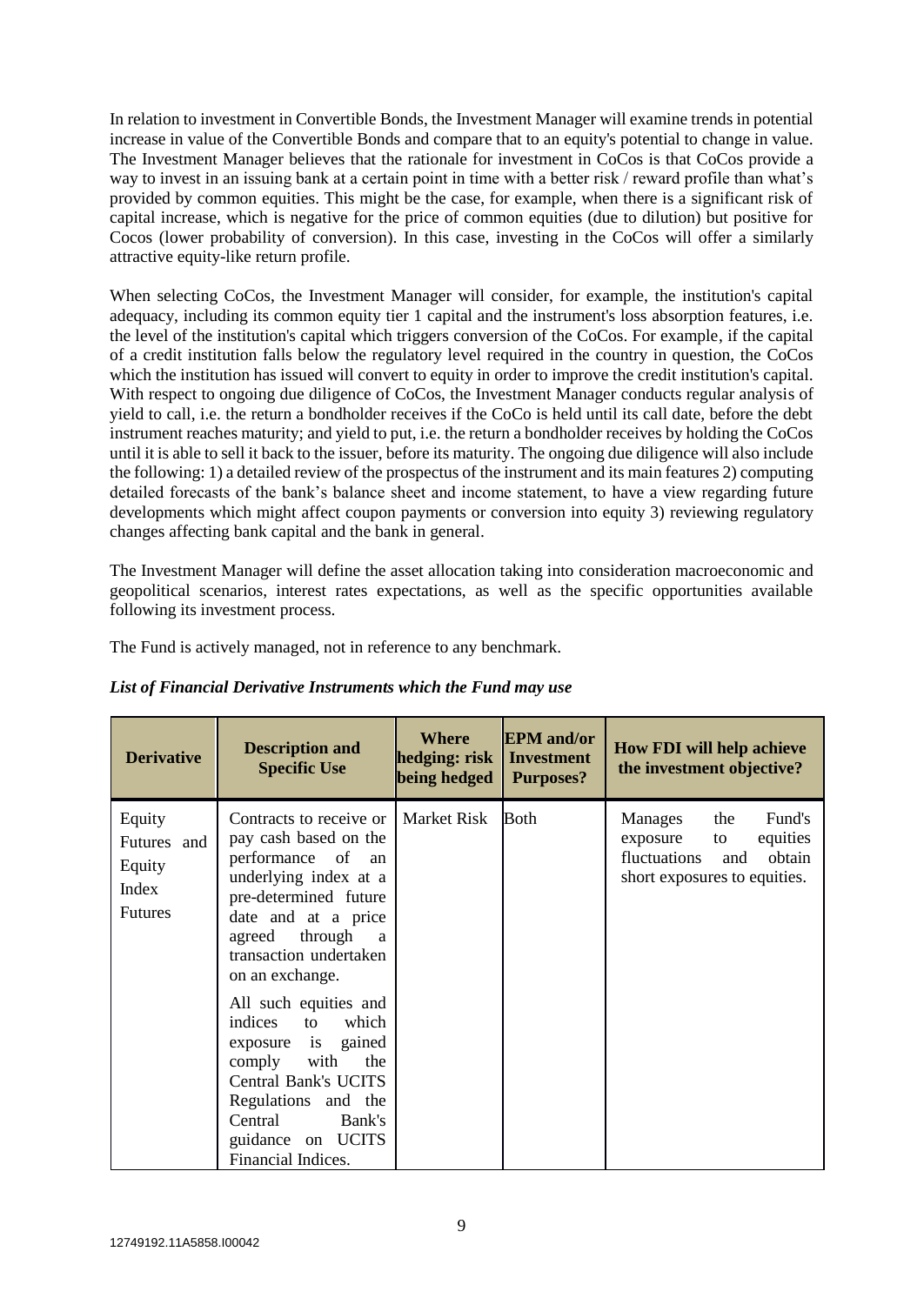| <b>Derivative</b>          | <b>Description and</b><br><b>Specific Use</b>                                                                                                                                                                                                                                                                                                                                                                                                                                                           | <b>Where</b><br>hedging: risk<br>being hedged | <b>EPM</b> and/or<br><b>Investment</b><br><b>Purposes?</b> | <b>How FDI will help achieve</b><br>the investment objective?                                                                                                                                                                                                                                                                                                                                                                                                                                                                                                                                                                        |
|----------------------------|---------------------------------------------------------------------------------------------------------------------------------------------------------------------------------------------------------------------------------------------------------------------------------------------------------------------------------------------------------------------------------------------------------------------------------------------------------------------------------------------------------|-----------------------------------------------|------------------------------------------------------------|--------------------------------------------------------------------------------------------------------------------------------------------------------------------------------------------------------------------------------------------------------------------------------------------------------------------------------------------------------------------------------------------------------------------------------------------------------------------------------------------------------------------------------------------------------------------------------------------------------------------------------------|
| Equity<br>Index<br>Options | To hedge certain risks<br>of equity investment<br>positions.<br>For<br>example,<br>call<br>options may serve as a<br>long hedge of the<br>investments of a Fund<br>and sold put options<br>may serve as a limited<br>short hedge of the<br>investments of a Fund.                                                                                                                                                                                                                                       | <b>Market Risk</b>                            | <b>Both</b>                                                | the<br>Fund's<br><b>Manages</b><br>equities<br>exposure<br>to<br>fluctuations.                                                                                                                                                                                                                                                                                                                                                                                                                                                                                                                                                       |
| Fixed<br>Income<br>Indices | Contracts to receive or<br>pay cash based on the<br>performance<br>of<br>an<br>underlying index at a<br>pre-determined future<br>date and at a price<br>through<br>agreed<br>a<br>transaction undertaken<br>on an exchange.<br>All such indices to<br>which<br>exposure<br>is<br>gained<br>comply with<br>Central<br>Bank's<br>the<br><b>UCITS</b><br>Regulations<br>and the Central Bank's<br>guidance on UCITS<br>Financial Indices.                                                                  | <b>Market Risk</b>                            | <b>Both</b>                                                | the<br>Fund's<br><b>Manages</b><br>exposure to fixed income<br>fluctuations<br>obtain<br>and<br>short exposures to fixed<br>incomes.                                                                                                                                                                                                                                                                                                                                                                                                                                                                                                 |
| Call options               | Options provide<br>the<br>right to buy a specific<br>quantity of a specific<br>equity or index at a<br>fixed price at or before<br>a specified future date.<br>Call<br>options<br>are<br>contracts sold for a<br>premium that give the<br>buyer the right, but not<br>the obligation, to buy<br>from the seller a<br>specified quantity of a<br>particular equity or<br>index at a specified<br>price.<br>For<br>investment<br>and<br>purposes<br>to<br>hedge certain risks of<br>investment positions. | Market Risk                                   | Investment<br>Purpose                                      | The use of call options may<br>be used to provide the Fund<br>with additional income and<br>be<br>used<br>if<br>the<br>may<br><b>Investment Manager believes</b><br>that<br>the<br>underlying<br>investments to which the call<br>options are linked have<br>limited growth potential.<br>Conversely the use of call<br>options may be used to<br>provide<br>the Fund<br>with<br>exposure to the underlying<br>equity, where the manager<br>wishes to participate in any<br>growth<br>capital<br>in<br>the<br>underlying equity or index,<br>but is only prepared to risk<br>the option premium, in the<br>case where the underlying |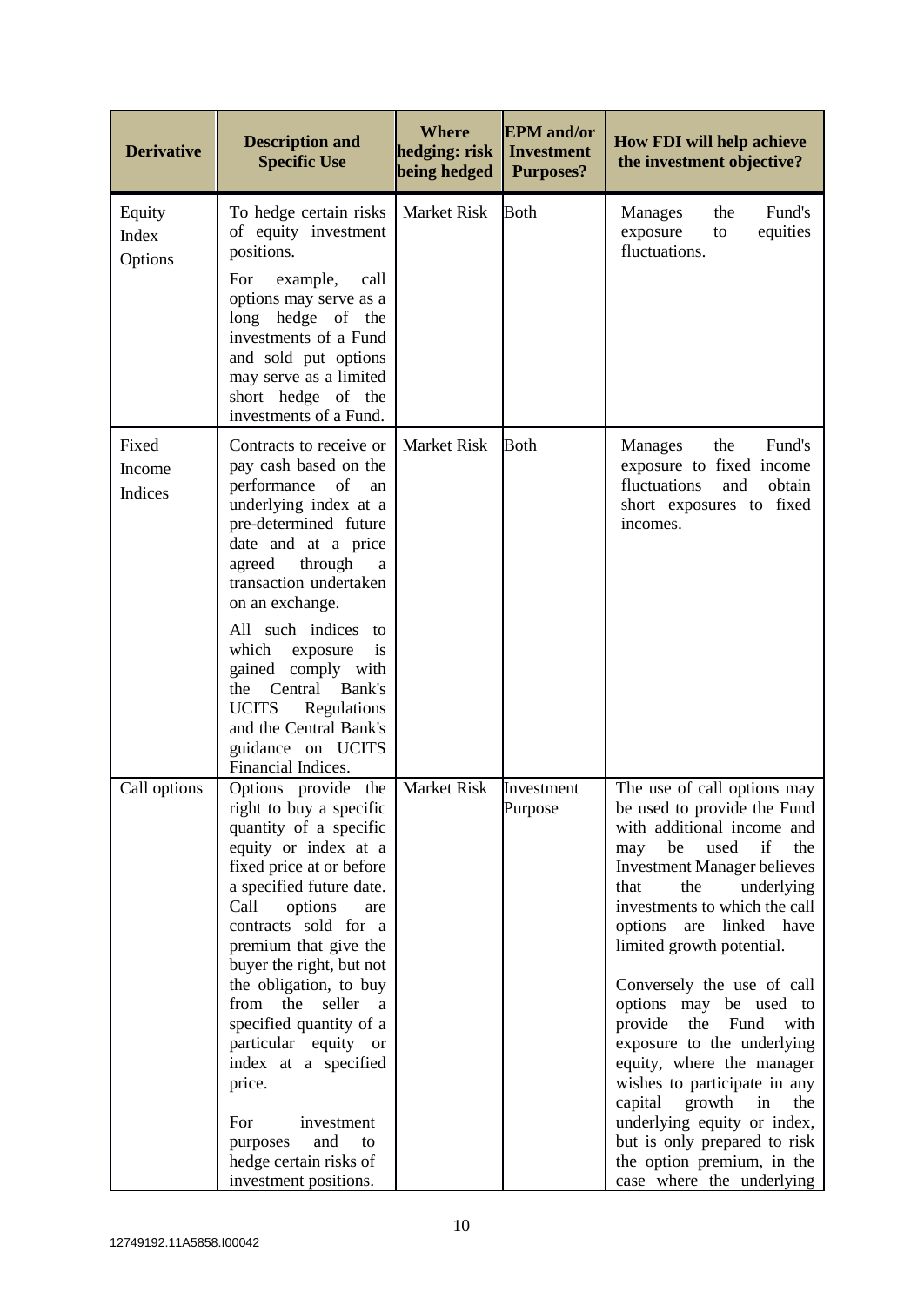| <b>Derivative</b>                                                                        | <b>Description and</b><br><b>Specific Use</b>                                                                                                                                                                                                                                                                                                                                                                                                                                                                                                             | <b>Where</b><br>hedging: risk<br>being hedged | <b>EPM</b> and/or<br><b>Investment</b><br><b>Purposes?</b> | <b>How FDI will help achieve</b><br>the investment objective?                                                                                                                                                                                                                                                                                                                                                                                                                                                                                                                                                                                                         |
|------------------------------------------------------------------------------------------|-----------------------------------------------------------------------------------------------------------------------------------------------------------------------------------------------------------------------------------------------------------------------------------------------------------------------------------------------------------------------------------------------------------------------------------------------------------------------------------------------------------------------------------------------------------|-----------------------------------------------|------------------------------------------------------------|-----------------------------------------------------------------------------------------------------------------------------------------------------------------------------------------------------------------------------------------------------------------------------------------------------------------------------------------------------------------------------------------------------------------------------------------------------------------------------------------------------------------------------------------------------------------------------------------------------------------------------------------------------------------------|
|                                                                                          |                                                                                                                                                                                                                                                                                                                                                                                                                                                                                                                                                           |                                               |                                                            | exhibits<br>negative<br>performance.                                                                                                                                                                                                                                                                                                                                                                                                                                                                                                                                                                                                                                  |
| Put options                                                                              | Options provide the<br>right to sell a specific<br>quantity of a specific<br>equity at a fixed price<br><sub>or</sub><br>before<br>at<br>a<br>specified future date.<br>Put<br>options<br>are<br>contracts sold for a<br>premium that give<br>the buyer the right,<br>the<br>but<br>not<br>obligation, to sell to<br>the seller a specified<br>quantity<br>of<br>a<br>particular equity or<br>index at a specified<br>price.<br>For<br>investment                                                                                                         | <b>Market Risk</b>                            | <b>Both</b>                                                | The use of put options may<br>be used to provide the Fund<br>with income and may be used<br>if the Investment Manager<br>believes that the underlying<br>investments to which the put<br>option relates will exhibit<br>negative<br>performance<br>significantly less than the<br>strike level of the put options.                                                                                                                                                                                                                                                                                                                                                    |
|                                                                                          | and<br>purposes<br>to<br>hedge certain risks of<br>investment positions.                                                                                                                                                                                                                                                                                                                                                                                                                                                                                  |                                               |                                                            |                                                                                                                                                                                                                                                                                                                                                                                                                                                                                                                                                                                                                                                                       |
| Credit<br>Default<br>Swaps<br>(including<br>indices<br>on<br>Credit<br>Default<br>Swaps) | <b>Credit Default Swaps</b><br>provide<br>the<br>buyer<br>with<br>protection<br>against the default of<br>the<br>underlying<br>Sovereign<br>or<br>corporate<br>in<br>exchange for paying<br>an on-going Credit<br>Default Swap fee to<br>the seller. In the<br>event of default, the<br>Credit Default Swap<br>buyer will receive a<br>payment from the<br>seller based upon the<br>recovery value of the<br>underlying<br>Sovereign<br>or<br>corporate.<br>investment<br>For<br>purposes and to hedge<br>certain<br>risks<br>of<br>investment positions. | <b>Market Risk</b><br><b>Credit Risk</b>      | <b>Both</b>                                                | The use of Credit Default<br>Swaps may be used to<br>provide<br>the Fund with<br>additional income and may<br>be used if the Investment<br>Manager believes that the<br>underlying sovereign<br><sub>or</sub><br>corporate is highly unlikely<br>to default. For example,<br>there may be a situation<br>where the combination of<br>long bonds plus short-<br>duration Credit<br>Default<br>Swaps provide for a better<br>return than being solely<br>invested in the bond itself.<br>The Credit Default Swaps<br>may be used to purchase<br>protection for the Fund on<br>the underlying as described<br>in the "Description" column<br>to the left. Credit Default |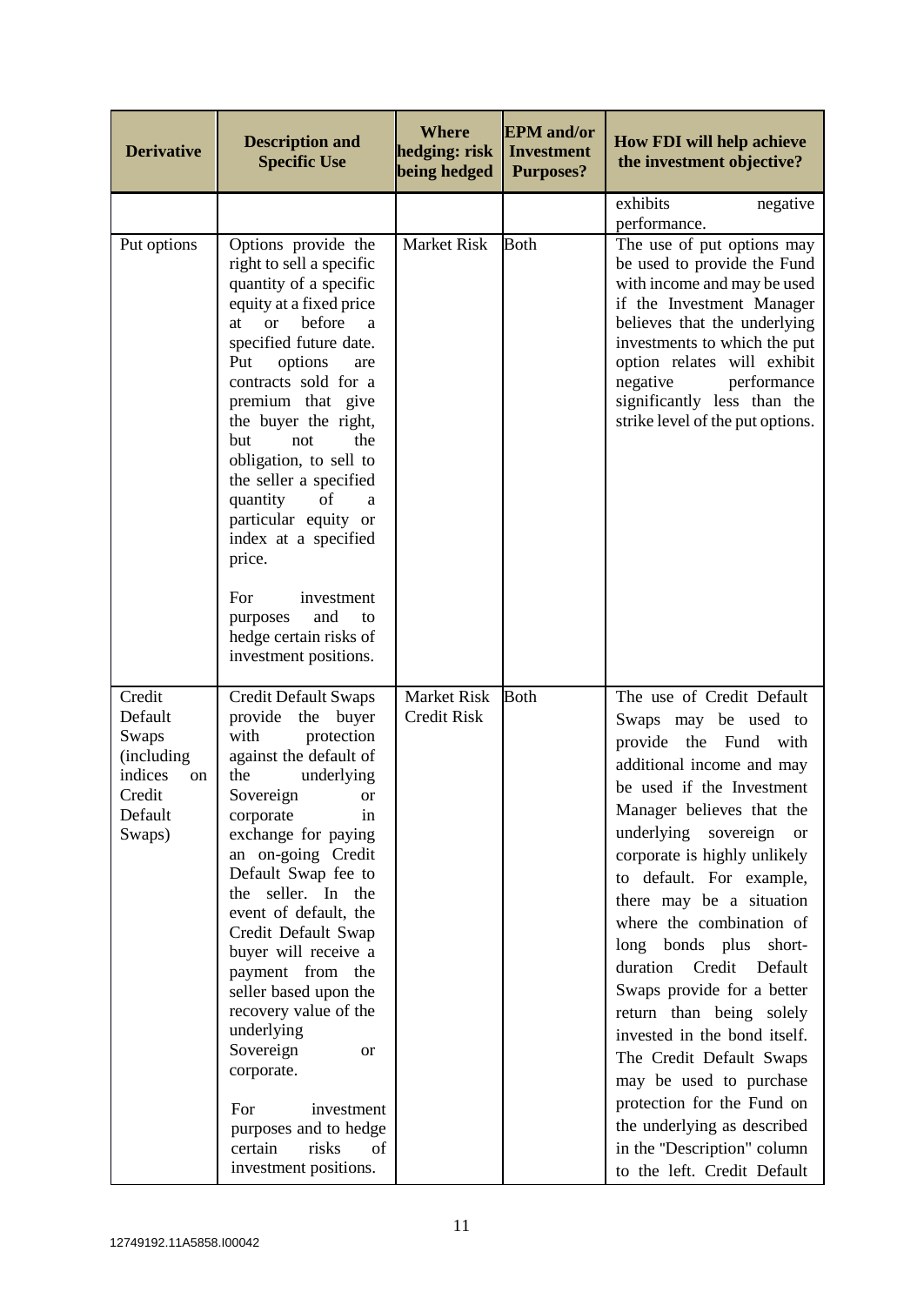| <b>Derivative</b>                                 | <b>Description and</b><br><b>Specific Use</b>                                                                                                                                                                                                                                 | <b>Where</b><br>hedging: risk<br>being hedged | <b>EPM</b> and/or<br><b>Investment</b><br><b>Purposes?</b> | <b>How FDI will help achieve</b><br>the investment objective?                                                                                                                                                                                                                                                                                                                                                                                                                       |
|---------------------------------------------------|-------------------------------------------------------------------------------------------------------------------------------------------------------------------------------------------------------------------------------------------------------------------------------|-----------------------------------------------|------------------------------------------------------------|-------------------------------------------------------------------------------------------------------------------------------------------------------------------------------------------------------------------------------------------------------------------------------------------------------------------------------------------------------------------------------------------------------------------------------------------------------------------------------------|
|                                                   | The Fund would be a<br>buyer<br>Credit<br>of<br>Default Swaps.                                                                                                                                                                                                                |                                               |                                                            | Swaps might also be more<br>liquid than the bond.                                                                                                                                                                                                                                                                                                                                                                                                                                   |
| Equity<br>and<br>Equity<br><b>Index Swaps</b>     | implement<br>To<br>policy<br>investment<br>which has the effect of<br>increasing<br>exposure,<br>for<br>hedging<br>and<br>purposes, which has<br>the intent of decreasing<br>risk.                                                                                            | <b>Market Risk</b>                            | <b>Both</b>                                                | The<br>intended<br>purpose<br>would be to<br>generate<br>positive<br>and/or<br>returns<br>hedge market risk and/or<br>mitigate<br>volatility.<br>In<br>particular,<br>equity swaps<br>may be used to provide<br>efficient market access for<br>example<br>where<br>local<br>custody is impractical or it<br>otherwise considered<br>is<br>more efficient or beneficial<br>to establish a long or short<br>exposure through a swap<br>structure.                                     |
| <b>Total Return</b><br>Swaps                      | Equity or bond margin<br>trades in which the<br>buyer may agree with a<br>counterparty that its<br>return (or loss) will be<br>based on the relative<br>performance of<br>the<br>underlying equity or<br>bond<br>security<br><b>or</b><br>groups or baskets of<br>securities. | <b>Market Risk</b>                            | <b>Both</b>                                                | Total return swaps assist in<br>creating investments that<br>provide equity or bond like<br>or for<br>returns<br>capital<br>protection<br>for<br>purposes<br>securities<br>that<br>are<br>not<br>exchange traded.<br>Total return swaps replicate<br>an equity or bond return<br>profile, where it is more<br>favourable to do so via a<br>total return swap, which<br>helps the Fund achieve its<br>objective of generating<br>positive returns<br>in<br>all<br>market conditions. |
| Forward<br>Contracts                              | Used to hedge or to<br>gain exposure to an<br>increase in the value of<br>an asset, currency or<br>deposit.                                                                                                                                                                   | <b>Market Risk</b>                            | Both                                                       | Fund's<br>Manages<br>the<br>equities<br>exposure<br>to<br>fluctuations.                                                                                                                                                                                                                                                                                                                                                                                                             |
| Fixed<br>Income<br>Options and<br>Fixed<br>Income | A contract which gives<br>the contract buyer the<br>right,<br>but<br>not<br>the<br>obligation, to exercise<br>the terms of the option,<br>as<br>buying<br>such<br>a<br>specified quantity of                                                                                  | <b>Market Risk</b><br><b>Credit Risk</b>      | <b>Both</b>                                                | Fund's<br>Manages<br>the<br>exposure to fixed income<br>security fluctuations, hedge<br>credit risk or<br>take a<br>directional view on credit<br>markets which helps the<br>Fund achieve its objective                                                                                                                                                                                                                                                                             |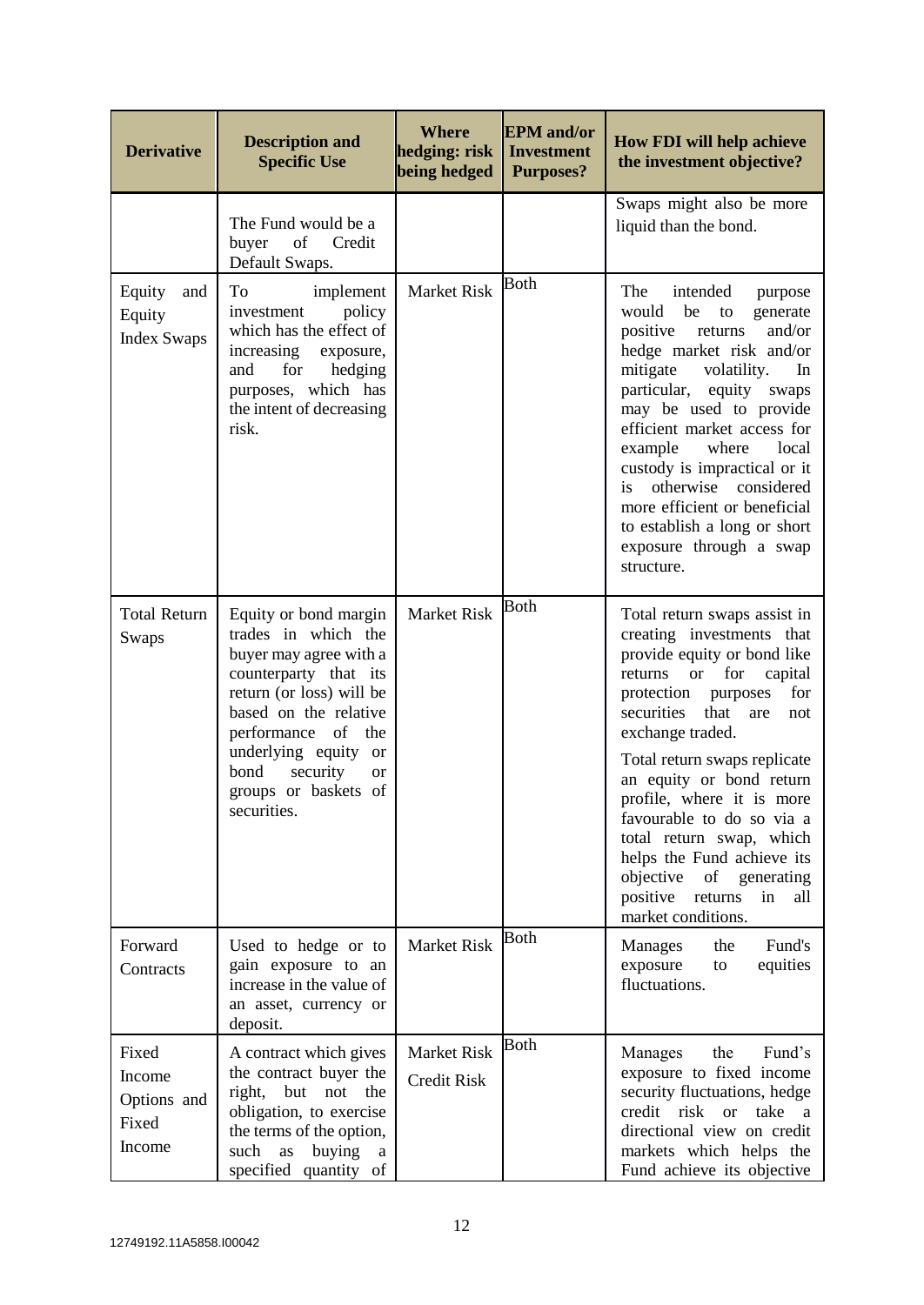| <b>Derivative</b>                                                                                                                                                           | <b>Description and</b><br><b>Specific Use</b>                                                                                                                                                                                                                                                                                   | <b>Where</b><br>hedging: risk<br>being hedged | <b>EPM</b> and/or<br><b>Investment</b><br><b>Purposes?</b> | <b>How FDI will help achieve</b><br>the investment objective?                                                                                                                                                                                                                                                                                                        |
|-----------------------------------------------------------------------------------------------------------------------------------------------------------------------------|---------------------------------------------------------------------------------------------------------------------------------------------------------------------------------------------------------------------------------------------------------------------------------------------------------------------------------|-----------------------------------------------|------------------------------------------------------------|----------------------------------------------------------------------------------------------------------------------------------------------------------------------------------------------------------------------------------------------------------------------------------------------------------------------------------------------------------------------|
| Index<br>Options                                                                                                                                                            | the underlying fixed<br>security<br>income<br><b>or</b><br>instrument,<br>financial<br>up to and<br>on,<br><b>or</b><br>including, a future date<br>(the exercise date).                                                                                                                                                        |                                               |                                                            | of<br>generating<br>positive<br>all<br>market<br>returns<br>in<br>conditions.                                                                                                                                                                                                                                                                                        |
| Fixed<br>Income<br><b>Futures</b>                                                                                                                                           | Contracts to buy or sell<br>a standard quantity of a<br>specific asset (or, in<br>some cases, receive or<br>pay cash based on the<br>performance<br>of<br>an<br>underlying<br>asset,<br>instrument at a pre-<br>determined future date<br>and at a price agreed<br>through a transaction<br>undertaken<br>on<br>an<br>exchange. | <b>Market Risk</b><br><b>Credit Risk</b>      | <b>Both</b>                                                | the<br>Fund's<br>Manages<br>exposure to fixed income<br>security fluctuations, hedge<br>credit risk or<br>take<br><sub>a</sub><br>directional view on credit<br>markets which helps the<br>Fund achieve its objective<br>generating<br>positive<br>of<br>in<br>returns<br>all<br>market<br>conditions.                                                               |
| Convertible<br><b>Bonds</b><br>(Embeds)<br>a<br>conversion<br>right to buy<br>shares<br>which<br>embeds<br>a<br>derivative<br>component<br>and<br>may<br>embed<br>leverage) | As defined above.<br>Independent<br>profit<br>opportunities.                                                                                                                                                                                                                                                                    | N/A                                           | N/A                                                        | Convertible<br><b>Bonds</b><br>may<br>replicate a bond<br>return<br>profile or equity return<br>profile upon conversion in<br>accordance<br>with<br>the<br>investment policy above,<br>which helps the<br>Fund<br>achieve its objective and/or<br>manage the Fund's exposure<br>to bonds and equities<br>fluctuations which helps the<br>Fund achieve its objective. |
| CoCos<br>(embeds<br>a<br>conversion<br>right to buy<br>shares<br>which<br>embeds<br>a<br>derivative<br>component<br>and<br>may<br>embed<br>leverage)                        | As defined above.<br>Independent<br>profit<br>opportunities                                                                                                                                                                                                                                                                     | N/A                                           | N/A                                                        | Investing in CoCos may<br>offer the highest potential<br>of interest income from a<br>range of instruments issued<br>by a credit institution for the<br>purposes of its capital.<br>CoCos are subject to the<br>risks outlines in "CoCos<br>Risks" below.                                                                                                            |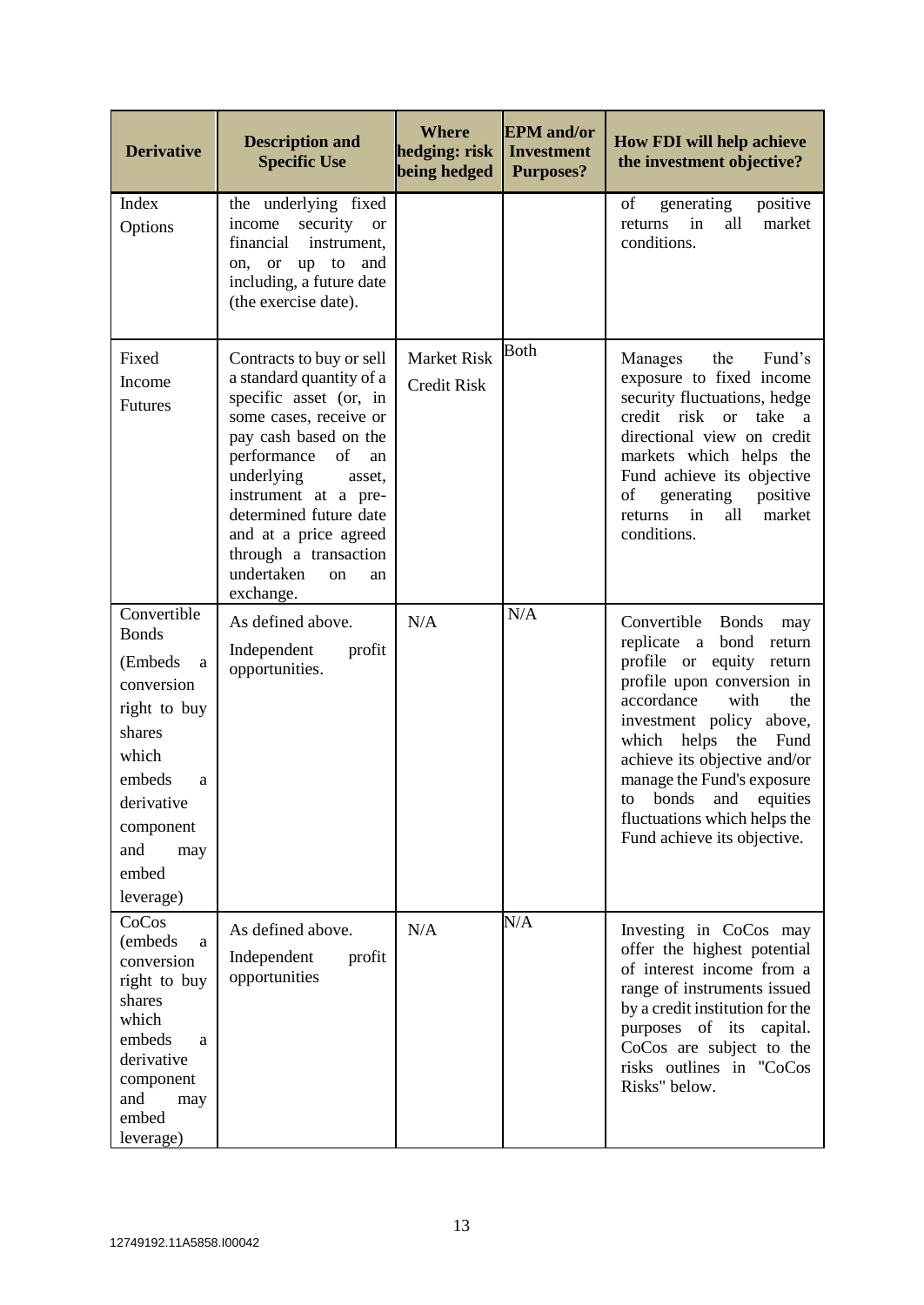| <b>Derivative</b>                                                                                                           | <b>Description and</b><br><b>Specific Use</b>                                                                                                                                                                                                                                                                                      | <b>Where</b><br>hedging: risk<br>being hedged | <b>EPM</b> and/or<br><b>Investment</b><br><b>Purposes?</b> | <b>How FDI will help achieve</b><br>the investment objective?                                                                                                                                      |
|-----------------------------------------------------------------------------------------------------------------------------|------------------------------------------------------------------------------------------------------------------------------------------------------------------------------------------------------------------------------------------------------------------------------------------------------------------------------------|-----------------------------------------------|------------------------------------------------------------|----------------------------------------------------------------------------------------------------------------------------------------------------------------------------------------------------|
| Currency<br>futures                                                                                                         | To manage exposure to<br>currency risk and for<br>hedging purposes.                                                                                                                                                                                                                                                                | Currency<br>risk                              | Hedging                                                    | Hedges the Fund's exposure<br>to currency risk.                                                                                                                                                    |
| Foreign<br>exchange<br>options                                                                                              | Hedging purposes.                                                                                                                                                                                                                                                                                                                  | Currency<br>risk                              | Hedging                                                    | Hedges the Fund's exposure<br>to currency risk.                                                                                                                                                    |
| Foreign<br>exchange<br>forwards                                                                                             | Hedging purposes.                                                                                                                                                                                                                                                                                                                  | Currency<br>risk                              | Hedging                                                    | Hedge<br>foreign<br>currency<br>exposure and prevent NAV<br>fluctuations<br>(caused<br>by<br>currency movements).                                                                                  |
| Warrants                                                                                                                    | A contract that gives<br>the holder the right but<br>not the obligation to<br>an underlying<br>buy<br>security at a certain<br>price, quantity<br>and<br>future time.<br>Used for independent<br>profit opportunities.                                                                                                             | N/A                                           | Yes                                                        | Assist<br>in<br>creating<br>investments that generate<br>returns and protects capital,<br>which helps the Fund<br>achieve its objective by<br>providing<br>exposure<br>to<br>equities.             |
| Participation<br>Rights<br>and<br>Rights<br>arising from<br>corporate<br>action<br>and<br>dividend<br>right<br>certificates | Rights<br>give<br>stockholders<br>entitlement<br>to<br>purchase new<br>shares<br>issued<br>by<br>the<br>corporation<br>at<br>a<br>predetermined<br>price<br>(normally at a discount<br>to the current market<br>price) in proportion to<br>the number of shares<br>already owned.<br>Used for independent<br>profit opportunities. | N/A                                           | Yes                                                        | Assist<br>in<br>creating<br>investments that generate<br>returns and protects capital,<br>which<br>helps<br>the<br>Fund<br>achieve its objective<br>by<br>providing<br>exposure<br>to<br>equities. |

## *Value at risk approach*

To the extent that the Fund uses FDIs, there may be a risk that the volatility of the Fund's Net Asset Value may increase. The Fund may be leveraged as a result of its investments in FDIs with the maximum potential loss calculated by using an absolute value at risk ("**VAR**") approach, as outlined below.

A risk management process prepared in accordance with the Central Bank's requirements, which enables the Fund to accurately measure, monitor and manage the various risks associated with FDIs, has been submitted to the Central Bank. The Fund may only utilise FDIs listed in the risk management process once cleared by the Central Bank.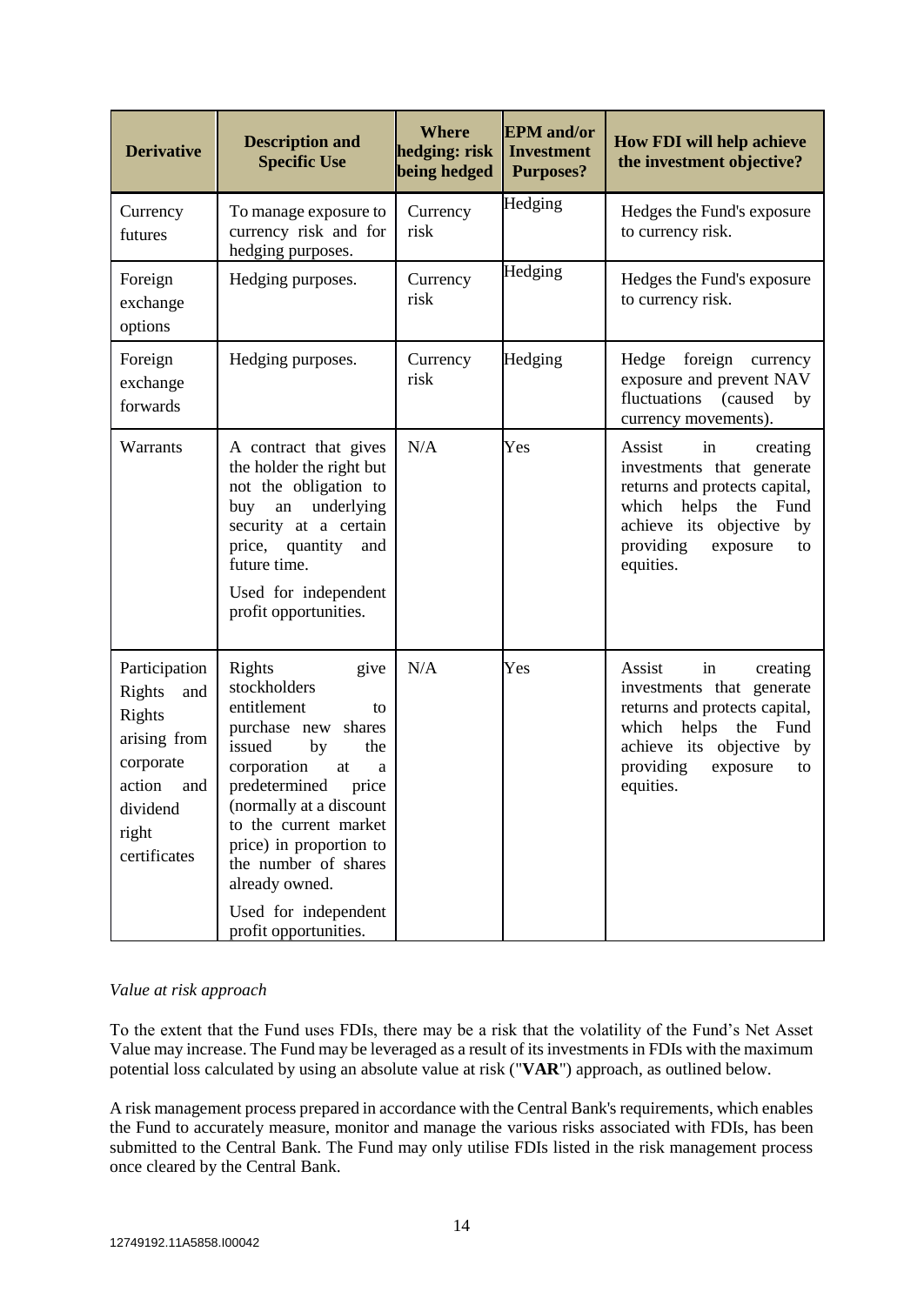The assets of the Fund will be invested in accordance with the UCITS Regulations and the investment restrictions described under "Investment Restrictions" in the Prospectus.

The Fund employs the VAR approach to market risk. The Fund uses an absolute VAR approach, which calculates the Fund's VAR as a percentage of the Net Asset Value of the Fund, which must not exceed an absolute limit of 20% as defined by the Central Bank. The calculation of the absolute VAR shall be carried out in accordance with the following parameters:

- i. one-tailed confidence interval of 99%;
- ii. holding period equivalent to 1 month (20 or 22 business days);
- iii. effective observation period (history of risk factor) of at least 1 year (250 business days) unless a shorter observation period is justified by a significant increase in price volatility (for instance extreme market conditions);
- iv. quarterly data set updates or more frequent when market prices are subject to material changes; and
- v. at least daily calculation

All revenues from EPM techniques, net of direct and indirect operational costs will be returned to the Fund, if such techniques are to be used. Only direct operational fees charged by third parties unrelated to the Investment Manager will be deducted from any such revenues. Any such direct and indirect operational costs do not include hidden revenue for the Investment Manager or parties related to it, although fees may be payable to counterparties and/or the Depositary and/or entities related to them in relation to such EPM techniques. The Fund will disclose in the financial statements the identity of the entities to which the direct and indirect costs and fees are paid and indicate if these are related parties to the Company, the Investment Manager or the Depositary.

While the investment in FDIs will result in varying amounts of leverage from day-to-day, the leverage generated through the use of FDIs will typically be 200% of the Net Asset Value of the Fund on a long or short basis, and in any case shall not exceed 400% of the Net Asset Value of the Fund, as calculated based on the notional value of the FDI positions held.

The Fund uses an absolute VAR approach, which calculates the Fund's VAR as a percentage of the Net Asset Value of the Fund, which must not exceed an absolute limit of 20% as defined by the Central Bank.

For information in relation to the risks associated with the use of FDIs, please refer to the "Investment Risks" section of the Prospectus.

#### *Investment in Indices*

With regard to the investment in equity and fixed income indices as outlined in the table above, all such indices to which exposure may be gained, will comprise of eligible assets and comply with the risk spreading rules applied to direct investment in equities in accordance with the requirements of the UCITS Regulations and will also comply with the Central Bank's UCITS Regulations, the Central Bank's guidance on UCITS Financial Indices and the ESMA Guidelines on exchange traded funds and other UCITS issues ("**Index Requirements**"). The indices are publically available and are revised and rebalanced periodically to ensure they continue to reflect the market they represent. The indices' criteria are publically available and in accordance with the Index Requirements. The indices represent the equity and fixed income markets in which the Fund predominantly invests. The Investment Manager may invest in equities and fixed income securities providing exposure to publically available indices not managed by the Investment Manager to complement the investment policy of the Fund. Accordingly, it is not possible to provide a definitive list of indices in which the equities (in which the Fund invests) may invest in. Additional information on the indices, rebalancing frequencies and the effects of these on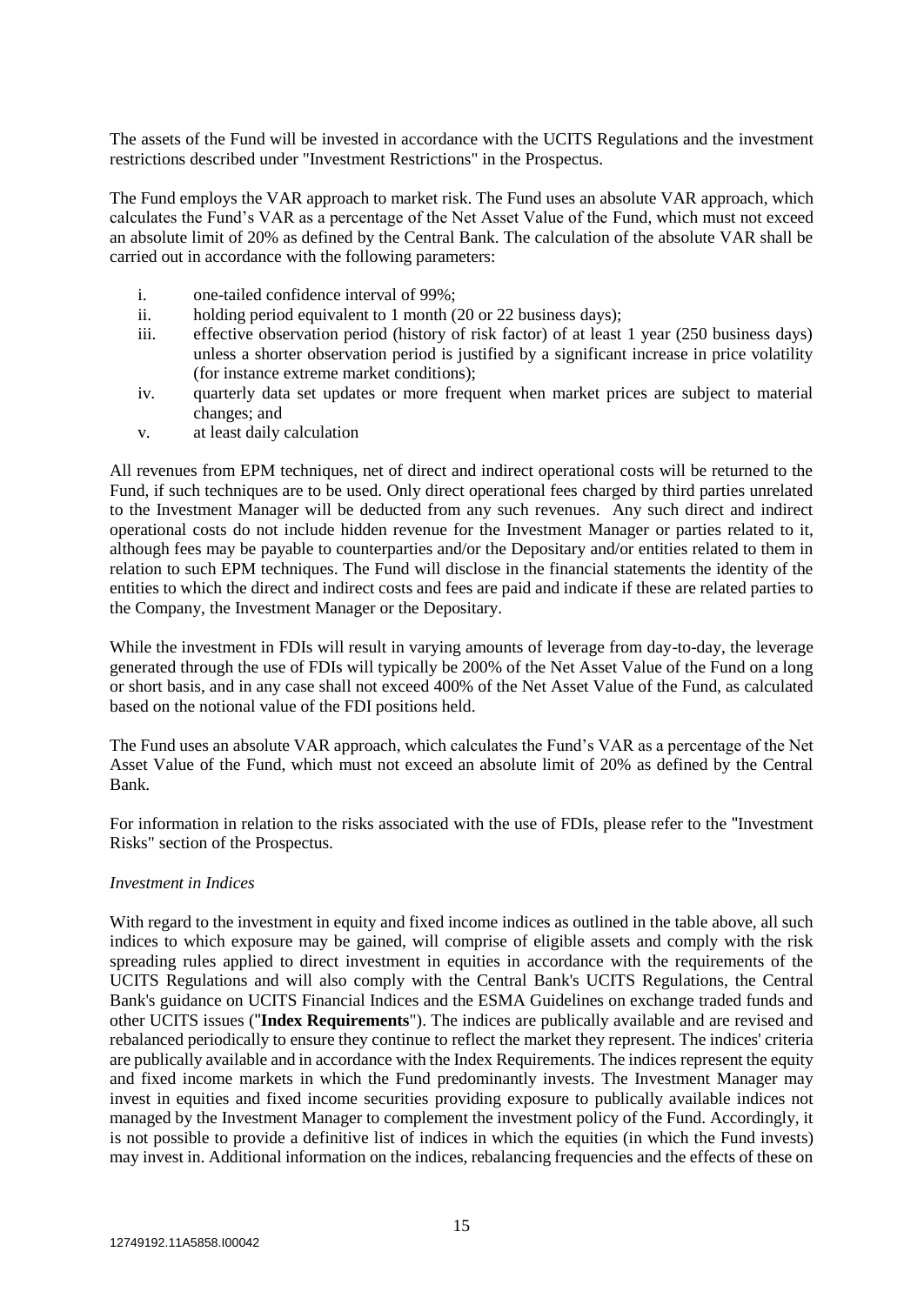the costs within the index that may be invested in by the Fund, can be obtained from the Investment Manager upon request.

### *Securities Financing Transactions*

As outlined under the terms of the Prospectus, the Fund may engage in efficient portfolio management techniques including Securities Financing Transactions, specifically securities lending agreements and total return swaps. The types of assets that may be subject to securities lending and total return swaps will be of a type, which is consistent with the investment policy of the Fund. Assets subject to Securities Financing Transactions and collateral received are safe-kept by the Depositary.

The maximum exposure of the Fund in respect of Securities Financing Transactions and total return swaps shall be 60% of the Net Asset Value of the Fund. The Investment Manager does not anticipate that the Fund's exposure to securities lending will exceed 20% and exposure to total return swaps to exceed 30% of the Net Asset Value of the Fund.

#### *Hedging*

Assets may be denominated in currencies, other than the Base Currency, however a substantial part of the assets of the Fund will be denominated in or hedged to the Base Currency. FDIs will be used for such hedging purposes.

The Fund may, at the discretion of the Investment Manager, hedge against currency fluctuations in non-Euro denominated portfolio investments.

Further details of the risks are included in the Prospectus under the heading "Foreign Exchange Risk".

### **Profile of a Typical Investor**

The Fund is suitable for investors who are willing to tolerate medium risks in order to potentially generate medium returns and who are seeking a portfolio, which has a medium to long term investment horizon.

#### **Investment Restrictions**

The assets of the Fund will be invested in accordance with the UCITS Regulations and the investment restrictions described under "Investment Restrictions" in the Prospectus and the following additional restrictions:

- 1. The Fund shall not invest more than 10% of its Net Asset Value, in aggregate, in units of any UCITS;
- 2. The UCITS in which the Fund invests are prohibited from investing more than 10% of net assets in other collective investment schemes.

The investment restrictions set out in the Prospectus are deemed to apply at the time of purchase of the investments. If such limits are exceeded for reasons beyond the control of the Company, or as a result of the exercise of subscription rights, the Company must adopt, as a priority objective, the remedying of the situation, taking due account of the interests of Shareholders.

The Fund will not invest in contracts for difference, CLOs or CDOs.

The Directors, in consultation with the Manager and the Investment Manager, from time to time may impose such further investment restrictions as shall be compatible with or in the interest of the Shareholders, in order to comply with the laws and regulations of the countries where Shareholders are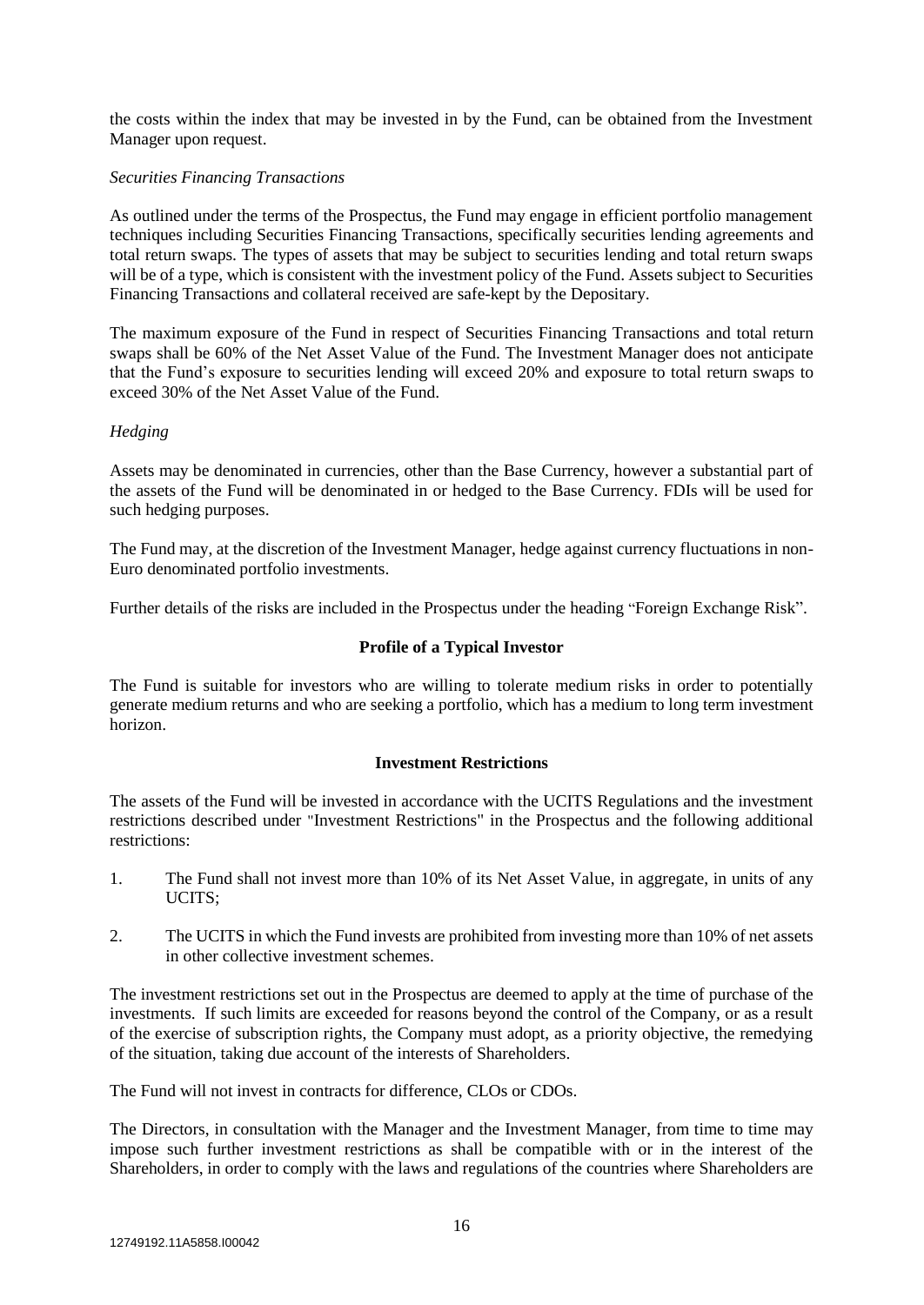located, provided that the general principle of diversification in respect of the Company's assets are adhered to.

Where the Fund directly or indirectly holds an interest in any asset which constitutes a securitization position as defined in Regulation (EU) 2017/2402 (the "**Securitisation Regulation**"), in respect of a securitization the securities of which were issued on or after January 1, 2019, or a securitization position as defined in Regulation (EU) No 575/2013 (as in effect on December 31, 2018), in respect of a securitization the securities of which were issued after January 1, 2011 and prior to January 1, 2019, the Investment Manager will ensure that the Securitisation Regulations are complied with.

#### **Efficient Portfolio Management**

The Investment Manager currently employs a Risk Management Process relating to the use of financial derivative instruments on behalf of the Fund, which details how it accurately measures, monitors and manages the various risks associated with financial derivative instruments. The Company will on request provide supplementary information to investors relating to the risk management methods employed, including the quantitative limits that are applied and any recent developments in the risk and yield characteristics of the main categories of investments in respect of the Fund.

#### **Investment Risks**

Investment in the Fund carries with it a degree of risk including, but not limited to, the risks described in the "Investment Risks" section of the Prospectus. These investment risks are not purported to be exhaustive and potential investors should review the Prospectus and this Supplement carefully and consult with their professional advisers before making an application for Shares. There can be no assurance that the Fund will achieve its investment objective.

#### *Equity and Equity Related Securities*

The Fund's portfolio may include long and short positions in equity securities traded on national securities exchanges and over-the-counter markets. The Fund may also, directly or indirectly, purchase equity related securities and instruments. The value of equity securities varies in response to many factors. Factors specific to an issuer, such as certain decisions by management, lower demand for its products or services, or even loss of a key executive, could result in a decrease in the value of the issuer's securities. Factors specific to the industry in which the issuer participates, such as increased competition or costs of production or consumer or investor perception can have a similar effect. The value of an issuer's stock can also be adversely affected by changes in financial markets generally, such as an increase in interest rates or a decrease in consumer confidence, that are unrelated to the issuer itself or its industry. Stock, which the Fund has sold short, may be favourably impacted (to the detriment of the Fund) by the same factors (e.g., decreased competition or costs or a decrease in interest rates). In addition, certain options and other equity-related instruments may be subject to additional risks, including counterparty credit risk, legal risk and operations risk, and may involve significant economic leverage and, in some cases, be subject to significant risks of loss. These factors and others can cause significant fluctuations in the prices of the securities in which the Fund invests and can result in significant losses to the Fund.

#### *Short Selling*

Synthetic short selling involves trading on margin and accordingly can involve greater risk than investments based on a long position. A synthetic short sale of a security involves the risk of a theoretically unlimited increase in the market price of the security, which could result in an inability to cover the synthetic short position and a theoretically unlimited loss. There can be no guarantee that securities necessary to cover a synthetic short position will be available for purchase.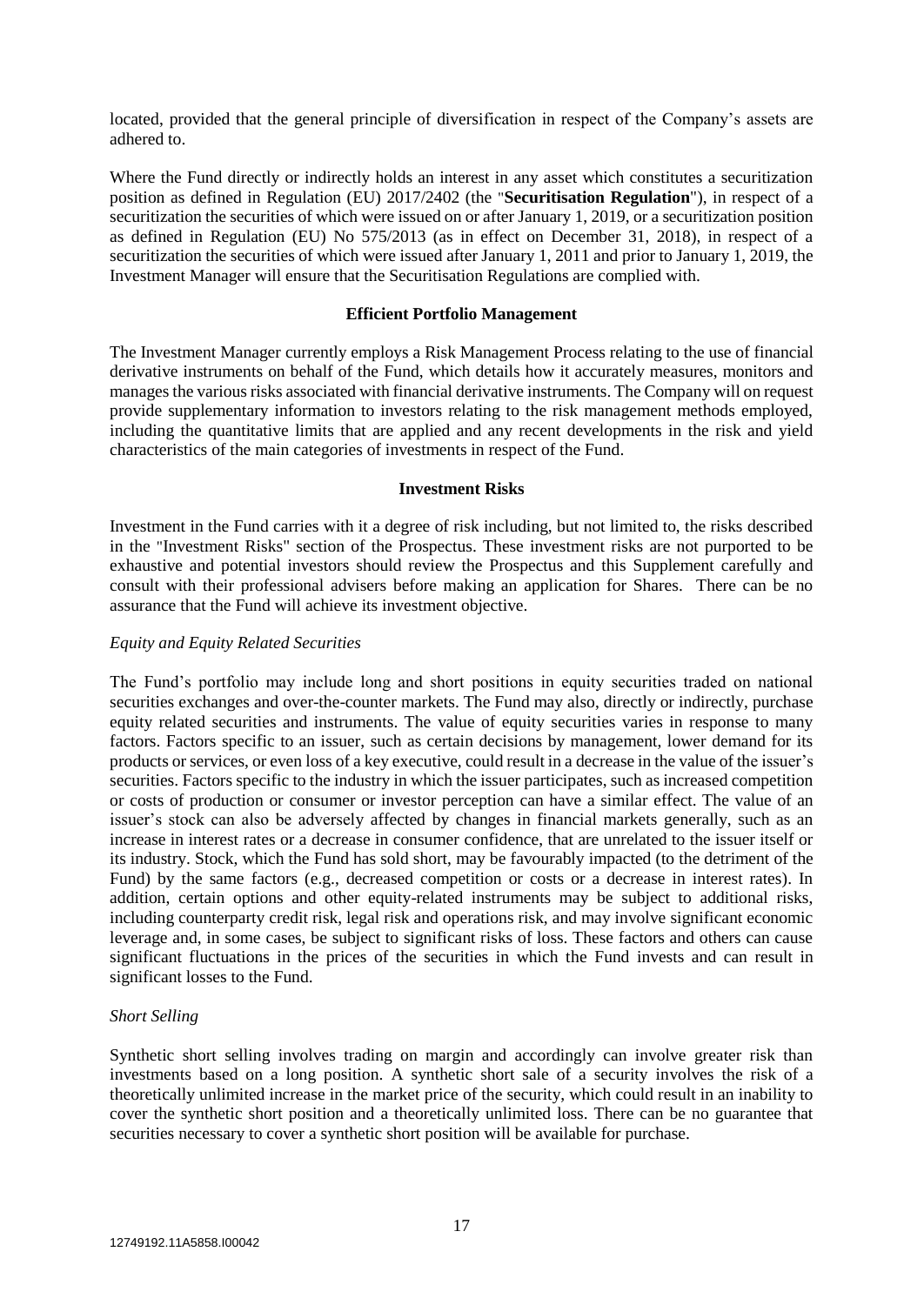Due to regulatory or legislative action taken by regulators around the world as a result of volatility in the global financial markets, taking synthetic short positions on certain securities has been restricted. The levels of restriction vary across different jurisdictions and are subject to change in the short to medium term. These restrictions have made it difficult and in some cases impossible for numerous market participants either to continue to implement their investment strategies or to control the risk of their open positions. Accordingly, the Investment Manager may not be in a position to fully express its negative views in relation to certain securities, companies or sectors and the ability of the Investment Manager to fulfil the investment objective of a Fund may be constrained.

#### *Investing in Debt Securities Risk*

The prices of debt securities (often referred to as "fixed income" securities or "bonds") fluctuate in response to perceptions of the issuer's creditworthiness and tend to vary inversely with market interest rates. The value of such securities is likely to decline in times of rising interest rates. Conversely, when rates fall, the value of these investments is likely to rise. Typically, the longer the time to maturity the greater are such variations. A Fund investing in fixed income securities will be subject to credit risk (i.e. the risk that an issuer of securities will be unable or unwilling to pay principal and interest when due, or that the value of a security will suffer because investors believe the issuer is less able or willing to pay). This is broadly gauged by the credit ratings of the securities in which a Fund invests. However, ratings are only the opinions of the agencies issuing them and are not absolute guarantees as to quality.

Not all government securities are backed by the full faith and credit of the relevant national government. Some are backed only by the credit of the issuing agency or instrumentality (an instrumentality is a government agency or branch which independently seeks to further the public good). Accordingly, there is at least a chance of default on these government securities in which the Funds may invest, which may subject a Fund to additional credit risk.

To the extent a Fund invests in medium or low-rated securities and unrated securities of comparable quality, the Fund may realise a higher current yield than the yield offered by higher-rated securities, but investment in such securities involves greater volatility of price and risk of loss of income and principal, including the probability of default by or bankruptcy of the issuers of such securities. Low-rated and comparable unrated securities (collectively referred to as "low-rated" securities) likely have quality and protective characteristics that, in the judgment of a rating organisation, are outweighed by large uncertainties or major risk exposures to adverse conditions, and are predominantly speculative with respect to an issuer's capacity to pay interest and repay principal in accordance with the terms of the obligation.

When economic conditions appear to be deteriorating, these medium or low-rated securities may decline in value due to heightened concern over credit quality, regardless of the prevailing interest rates. Investors should carefully consider the relative risks of investing in high yield securities and understand that such securities are not generally meant for short-term investing.

#### *Investment Grade Securities*

S&P ratings and ratings of other recognised rating agencies are relative and subjective and are not absolute standards of quality. Investment ratings are subject to change and changes may affect both the volatility and liquidity of an issue. The downgrading of a bond may cause the value to fall.

Generally, medium or lower rated investment grade securities offer a higher current yield than is offered by higher rated securities, but also are likely and have some quality and protective characteristics that, in the judgement of the rating organisations, are outweighed by large uncertainties or major risk exposures to adverse conditions.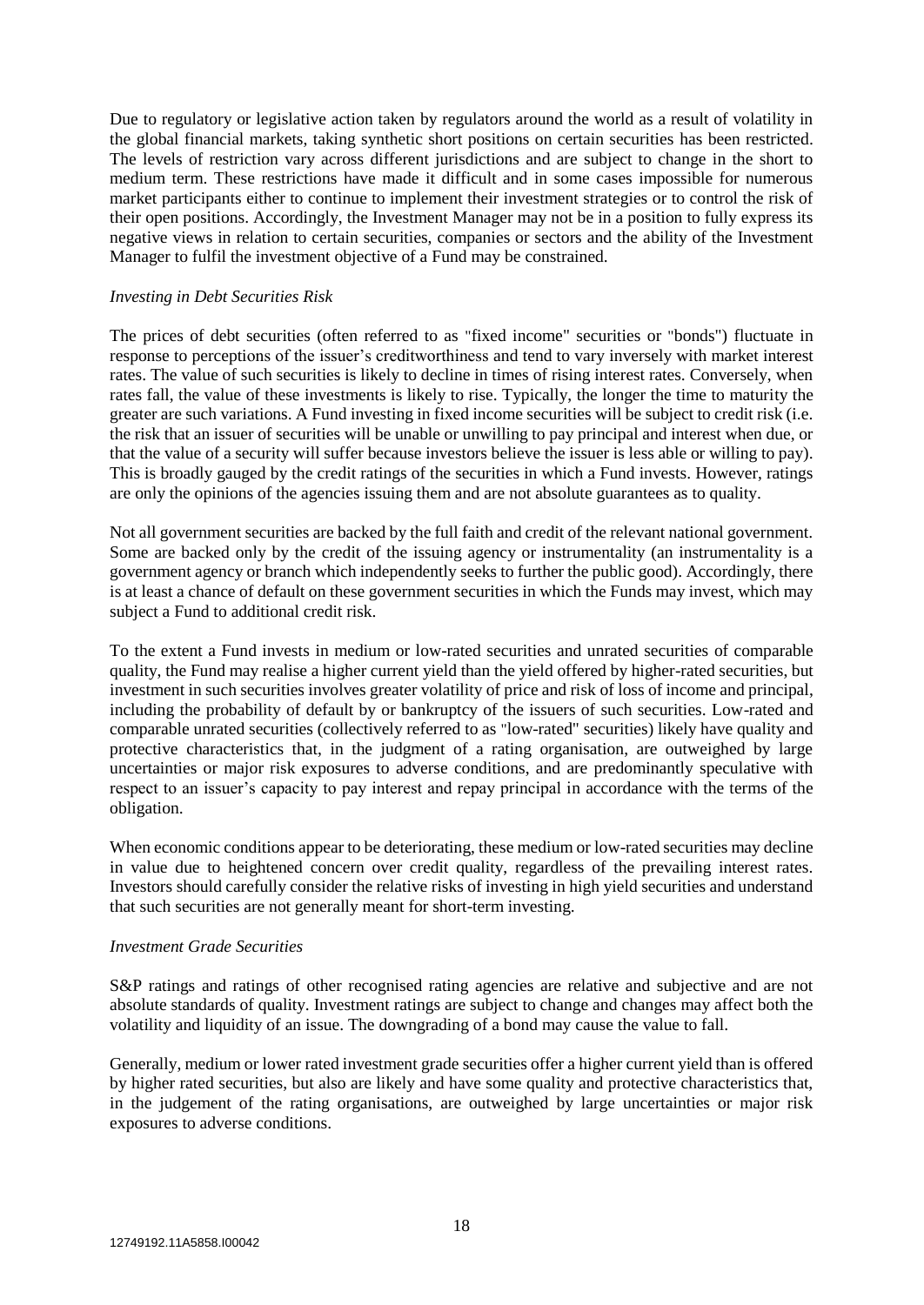The market value of securities in lower rated investment grade categories is more volatile than that of higher quality securities, and the markets in which these securities are traded are less liquid than those in which higher rated securities are traded.

In the event of rising interest rates, the value of the securities held by the Fund may decline proportionately more than higher rated securities. If the Fund experiences unexpected net withdrawals, higher rated bonds may have to be sold, resulting in a decline in the overall credit quality of the securities held by the Fund and increasing the exposure of the Fund to the risks of lower rated securities.

Subsequent to purchase, an issue of securities may cease to be rated or its rating may be reduced. Neither event requires sale of these securities by the Fund, but the Investment Manager may consider the event and the Fund's holdings in Below Investment Grade and un-rated securities in the determination of whether the securities should continue to be held.

#### *Below Investment Grade Securities*

Below Investment Grade bonds are speculative to both interest payments and repayments of capital. Such bonds are particularly sensitive to prevailing economic conditions. In particular, adverse changes in economic or other conditions are likely to impair the ability of the obligor to make interest and principal payments. For Below Investment Grade debt obligations, the risk to income and capital is high.

Adverse economic developments can disrupt the market for low-rated securities, and severely affect the ability of issuers, especially highly leveraged issuers, to service their debt obligations or to repay their obligations upon maturity, which may lead to a higher incidence of default on such securities. Low-rated securities are especially affected by adverse changes in the industries in which the issuers are engaged and by changes in the financial condition of the issuers.

Debt securities rated below BBB- (or its equivalent) and comparable unrated securities are considered below investment grade and are commonly known as "junk bonds". They are considered to be of poor standing and mainly speculative, and those in the lowest rating category may be in default and are generally regarded by the rating agency as having extremely poor prospects of attaining any real investment standing. The lower ratings of these debt securities reflect a greater possibility that the issuer may be unable or unwilling to make timely payments of interest and principal and thus default. If this happens, or is perceived as likely to happen, the values of those debt securities will usually be more volatile. A default or expected default could also make it difficult for the Fund to sell the debt securities at prices approximating the values the Fund had previously placed on them. Because junk bonds are traded mainly by institutions, they usually have a limited market, which may at times make it difficult for the Fund to establish their fair value.

#### *Un-rated Securities*

Issuers of bonds may select not to have an issue rated by an external agency. Un-rated bonds may have the characteristics of either investment or Below Investment Grade bonds. Market activity in these bonds may be low for a considerable period of time and this may impact on liquidity. A lack of rating tends to adversely affect marketability.

#### *Convertible Bonds Risk*

The Fund may invest in Convertible Bonds. Convertibles are a hybrid between debt and equity, permitting holders to convert into shares or stocks in the company issuing the bond at a specified future date. Prior to conversion, Convertible Bonds have the same general characteristics as non-convertible debt securities and subject to the same interest rate risk, credit risk, liquidity risk and prepayment risk associated with comparable straight bond investments. However, while Convertible Bonds generally offer lower interest or dividend yields than non-convertible debt securities of similar quality, the price of a Convertible Bonds will normally vary with changes in the price of the underlying stock. Therefore,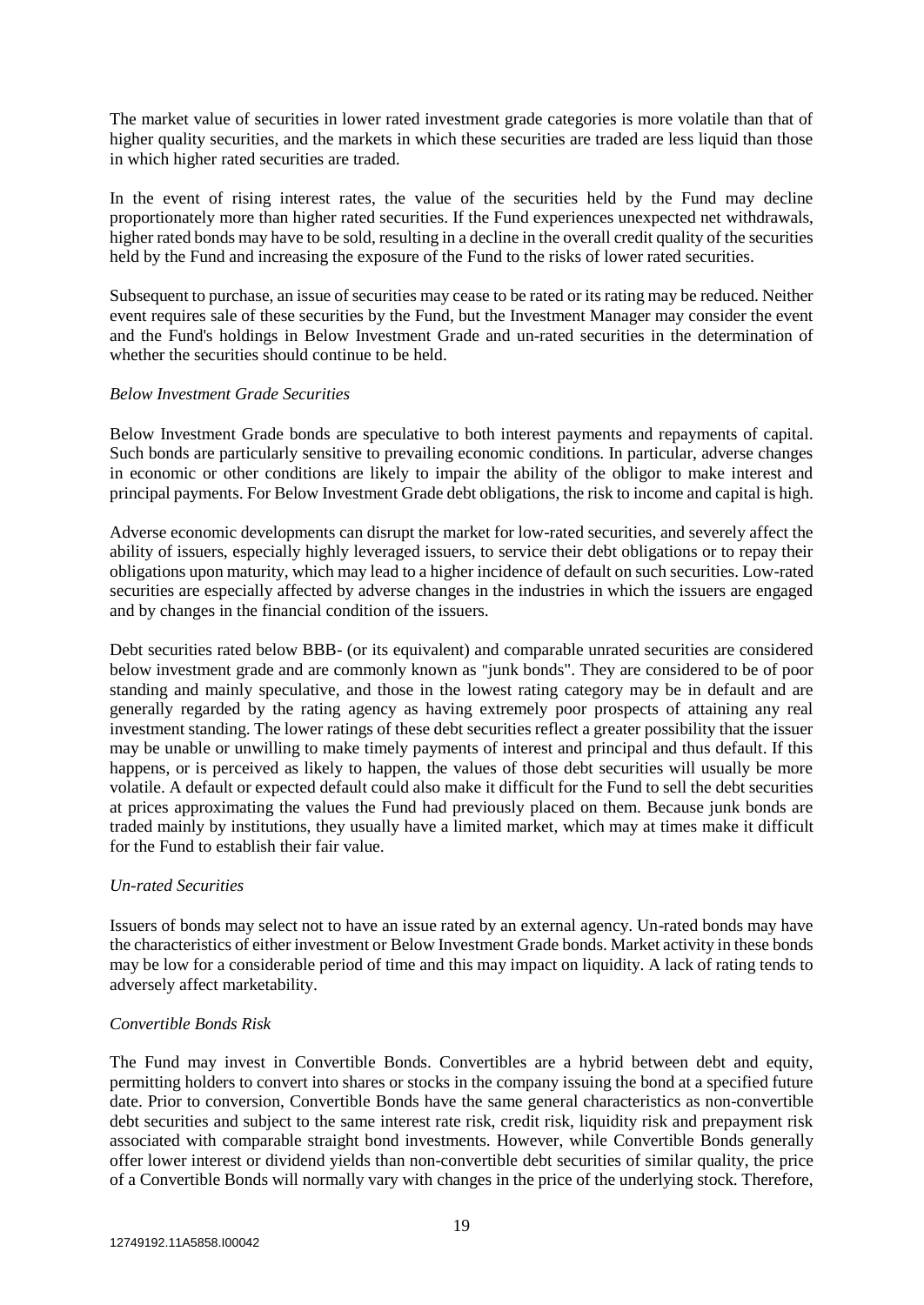investors should be prepared for greater volatility than straight bond investments, with an increased risk of capital loss.

The values of Convertible Bonds may also be affected by changes in the credit rating, liquidity or financial condition of the issuer. The Fund may also be exposed to the credit and insolvency risks of the issuers of the bonds. Further, Convertible Bonds may have call provisions and other features which may give rise to the risk of a call and that the value and performance of the Fund may also be adversely affected as a result.

Investors should also note the interest rate risk associated with investments in debt instruments.

### *CoCos Risks*

CoCos are hybrid capital securities that absorb losses when the capital of the issuer falls below a certain level. Upon the occurrence of a predetermined event (known as a trigger event), CoCos will be converted into shares of the issuing company (potentially at a discounted price as a result of the deterioration in the financial condition of the issuing company), or cause the permanent write-down to zero of the principal investment and/or accrued interest such that the principal amount invested may be lost on a permanent or temporary basis. CoCos are risky and highly complex instruments. Coupon payments on CoCos are discretionary and may at times also be ceased or deferred by the issuer. Trigger events can vary but these could include the capital ratio of the issuing company falling below a certain level, or the share price of the issuer falling to a particular level for a certain period of time. CoCos are also subject to additional risks specific to their structure including:

*Liquidity risk:* In certain circumstances finding a buyer ready to invest in CoCos may be difficult and the Fund may have to accept a significant discount to sell it.

*Subordinated instruments:* CoCos will, in the majority of circumstances, be issued in the form of subordinated debt instruments in order to provide the appropriate regulatory capital treatment prior to a conversion. Accordingly, in the event of liquidation, dissolution or winding-up of an issuer prior to a conversion having occurred, the rights and claims of the holders of the CoCos, such as the Fund, against the issuer in respect of or arising under the terms of the CoCos shall generally rank junior to the claims of all holders of unsubordinated obligations of the issuer.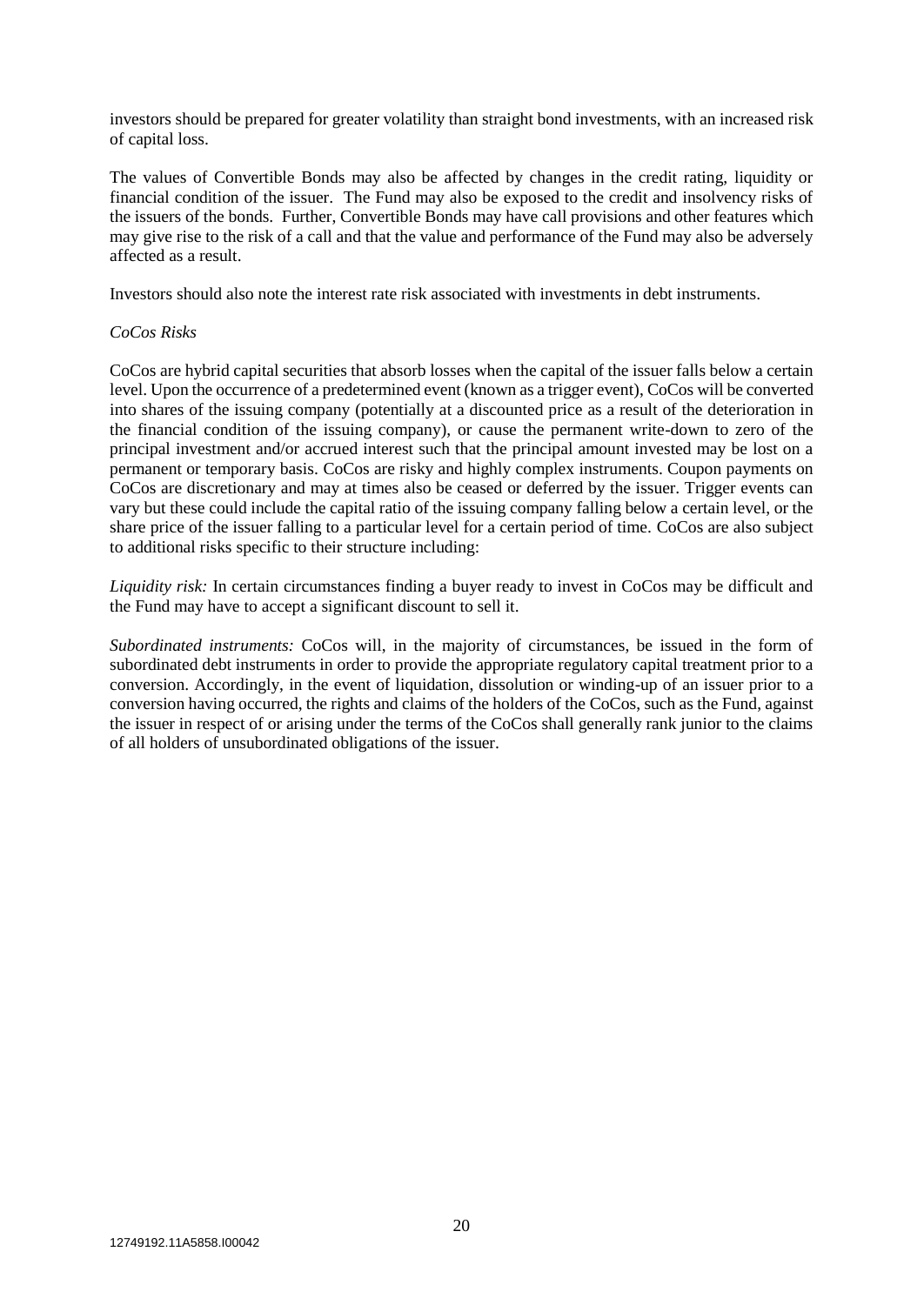#### **Subscriptions**

| <b>Share Class</b> | <b>Currency</b> | <b>Minimum Initial</b><br><b>Investment</b><br>Amount | <b>Minimum</b><br><b>Additional</b><br>Investment<br><b>Amount</b> | <b>Minimum</b><br><b>Shareholding</b> |
|--------------------|-----------------|-------------------------------------------------------|--------------------------------------------------------------------|---------------------------------------|
| $I-1$              | <b>EUR</b>      | €2,500,000                                            | €100,000                                                           | €100,000                              |
| A                  | <b>EUR</b>      | €1,000                                                | €1,000                                                             | €1,000                                |
| $I-2$              | <b>EUR</b>      | €2,500,000                                            | €100,000                                                           | €100,000                              |
| A2                 | <b>EUR</b>      | €1,000                                                | €1,000                                                             | €1,000                                |
| $I-3$              | <b>EUR</b>      | €2,500,000                                            | €100,000                                                           | €100,000                              |
| $I-4$              | <b>EUR</b>      | €5,000,000                                            | €100,000                                                           | €100,000                              |

The Fund is offering the following Classes of Shares in respect of the Company:

#### *Initial Offer Period*

The initial offer period ("**Initial Offer Period**") for the Class I-4 and Class I-3 Shares shall be the period from 9:00am (Irish time) on 5 April 2022 and ending at 5:00pm (Irish time) on 4 October 2022 or such shorter or longer period as any one Director may decide in accordance with the Central Bank's requirements. The Initial Offer Period for the Class A2 Shares has closed.

During the Initial Offer Period, the Shares will be issued at a fixed price of €100 per Share (the "**Initial Offer Price**").

#### *Subsequent Dealing*

All Shares shall be issued at the Net Asset Value per Share on each Dealing Day and adding thereto such sum as the Directors in their absolute discretion may from time to time determine as an appropriate provision for duties and charges.

In order to receive Shares at the Net Asset Value per Share as of any particular Dealing Day, the signed original application form, together with any anti-money laundering documents/counter-terrorist financing, must be received no later than the Dealing Deadline or, in exceptional circumstances only, such later time as the Directors may from time to time permit provided that subscription applications will not be accepted after the Valuation Point. Applications received after such time will be held over until the following Dealing Day. Subsequent applications may be made in writing or by facsimile or by electronic means provided such means are in accordance with the requirements of the Central Bank.

Subscriptions for Shares must be in Euro unless the Directors otherwise agree to accept subscriptions in any freely convertible currency approved by the Administrator, in which case such subscriptions will be converted into the relevant currency at the prevailing exchange rate available to the Administrator and the cost (and associated risk) of conversion will be borne by the Shareholder and deducted from the subscription monies.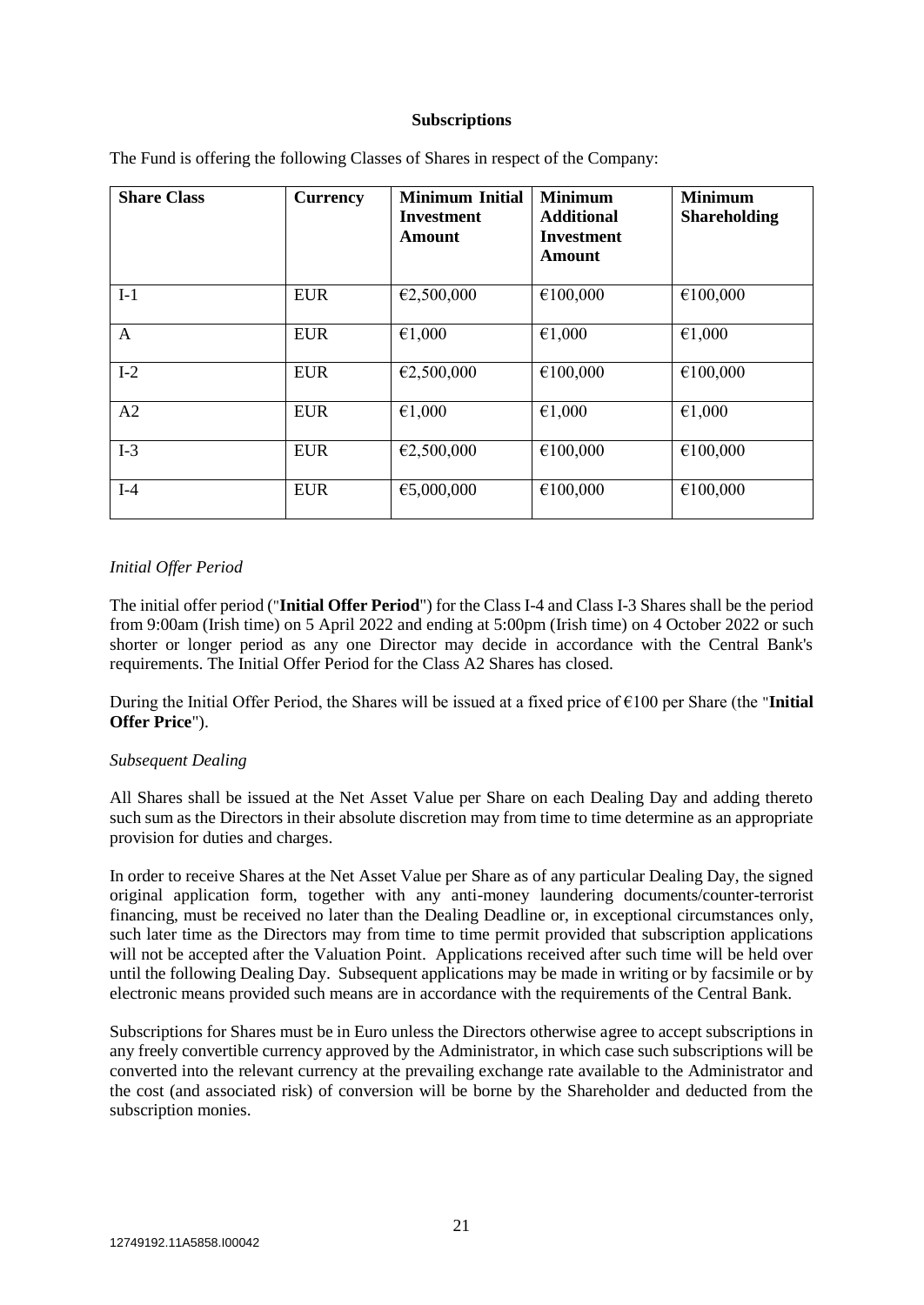Settlement for subscriptions for all Classes must be received by the Company no later than two Business Days after the relevant Dealing Day provided that the Directors reserve the right to defer the issue of Shares until receipt of subscription monies by the Fund.

Subscriptions for Shares should be made by electronic transfer to the account set out in the Application Form.

#### **Redemptions**

#### **Redemption of Shares**

In accordance with the redemption procedures specified below, Shareholders may request the Fund to redeem their Shares on and with effect from any Dealing Day at the Net Asset Value per Share.

A redemption request form should be posted or sent by facsimile, so as to arrive at the Administrator's address no later than the Dealing Deadline or, on an exceptional basis only, such later time as any Director may from time to time permit, provided that redemption requests will not be accepted after the Valuation Point.

Redemption requests should be made on a signed redemption request form (available from the Administrator), which should be posted or sent by facsimile to the Company, care of the Administrator. The address for the Administrator is set out in the Prospectus. In the case of redemption requests sent by facsimile, payment of redemption proceeds will only be made to the account of record as provided for in the application form. Alternatively, redemption requests can be sent by electronic means provided such means are in accordance with the requirements of the Central Bank.

Settlement will normally be made by electronic transfer on the second Business Day after the relevant Dealing Deadline on which the redemption is effective. Payment will be made in the Base Currency unless otherwise agreed with the Administrator to be in another major freely convertible currency in which case such redemption proceeds will be converted into the relevant currency at the prevailing exchange rate available to the Administrator and the cost (and associated risk) of conversion will be borne by the Shareholder and deducted from the redemption monies. Payment of redemption proceeds will be made to the registered Shareholder to the account of record. Amendments to the registration details and payments instructions will only be effected on receipt of original documentation. The proceeds of the redemption of Shares will only be paid on receipt by the Administrator of the original subscription application form and anti-money laundering documents and only where all anti-money laundering procedures have been completed. A repurchase request will not be capable of withdrawal after submission to the Company, unless such withdrawal is approved by the Company acting in its absolute discretion. If requested, the Company may, in consultation with the Manager, and subject to the prior approval of the Depositary, and on prior written notification to the Shareholders, agree to designate additional Dealing Days and Valuation Points for the repurchase of Shares.

#### **Switching between Classes of Shares in the Fund**

In accordance with the procedure set out in the Prospectus under the heading "How to Switch Between Funds", a Share exchange may be effected by way of a redemption of Shares of one Class in the Fund and a simultaneous subscription at the most recent Net Asset Value per Share for Shares of the other Class in the Fund. No switching fee will apply.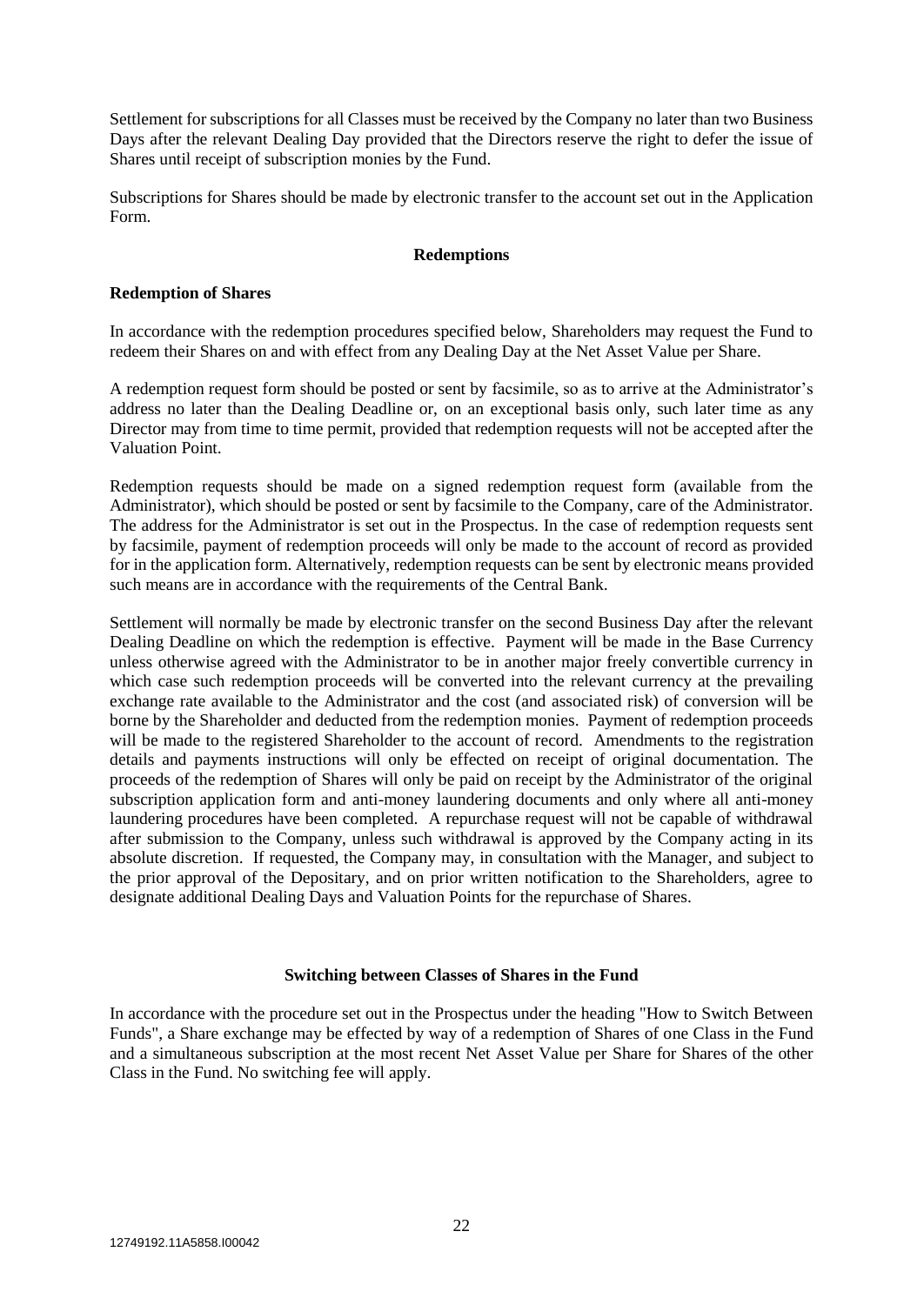#### **Dividend Policy**

The Company does not anticipate distributing dividends from net investment income in respect of the Fund but the Company reserves the right to pay dividends or make other distribution in the future. Initially such amounts will be retained by the Company and will be reflected in the Net Asset Value of the Fund.

#### **Fees and Expenses**

#### **Investment Management and Performance Fees**

The Investment Manager shall be entitled to the following investment management and performance fees payable out of the assets of the Fund in relation to the relevant Class:

1. The Company will pay the Investment Manager an investment management fee (the "Investment Management Fee") out of the assets of the Fund, as set out below for each Share Class:

| <b>Share Class</b>  | <b>Investment Management Fee</b> |
|---------------------|----------------------------------|
| $I-1$ , I-2 and I-3 | 0.9%                             |
| Α                   | 1.8%                             |
| A2                  | 1.5%                             |
| $I-4$               | 1.0%                             |

2. The Company will pay the Investment Manager a performance fee with respect to each Class of Shares of the outperformance in value of that Class of Shares, over the amount of the High Watermark (as defined below) for those Shares during the Calculation Period (as defined below) (a **"Performance Fee"**).

The Performance Fee is as set out below for each Share Class:

| <b>Share Class</b> | <b>Performance Fee</b> |  |
|--------------------|------------------------|--|
| $I-1$              | 20%                    |  |
| $I-2$              | 10%                    |  |
| $I-3$              | 15%                    |  |
| $I-4$              | 15%                    |  |
| A and A2           | 15%                    |  |

The manner in which the appreciation in value of the Shares and the High Watermark are calculated for these purposes is described in more detail below.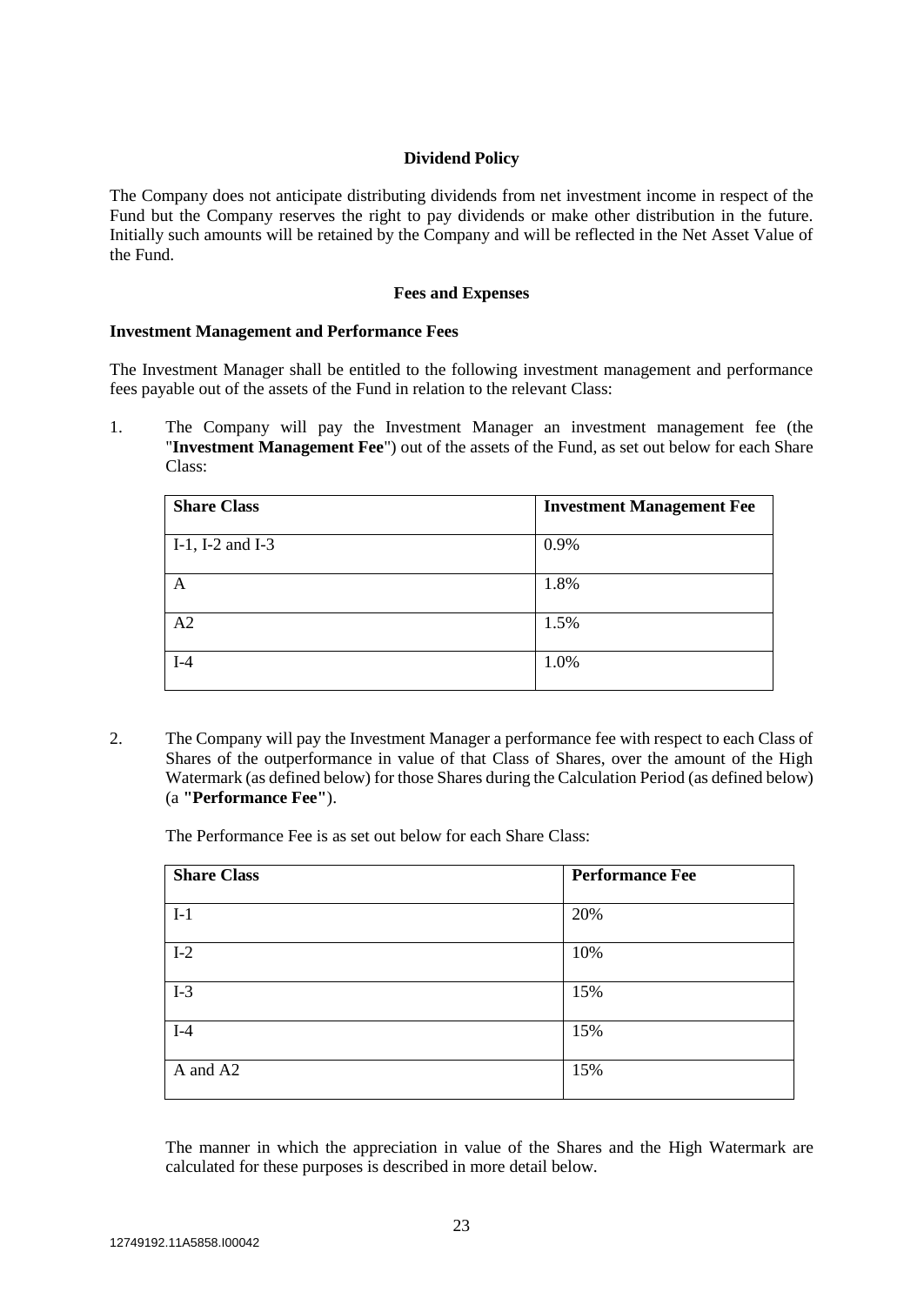"**High Water Mark**" means in respect of the initial Performance Period for a Class of Shares the Initial Offer Price of such Class of Shares multiplied by the number of Shares of such Class of Shares issued during the Initial Offer Period, increased on each Valuation Day by the value of any subscriptions or decreased on each Valuation Day pro rata by the value of any redemptions of the Shares which have taken place since the Initial Offer Period.

The Performance Fee shall be calculated in respect of each period of twelve months ending on the last Valuation Day in December (a **"Performance Fee").** The first Performance Period began from the end of the Initial Offer Period of each Class of Shares and finished on the last Valuation Day in December of that year.

No Performance Fee is accrued or paid until the Net Asset Value per share exceeds: (a) the previous highest Net Asset Value per share on which the Performance Fee was paid or accrued or (b) the Initial Offer Price, if higher. The Performance Fee is only payable or paid on the increase of the Net Asset Value per share over the amount in (a) or (b), whichever is higher.

When a Shareholder requests the Fund to redeem their Shares prior to the end of a calculation period, any accrued but unpaid performance fee in respect of such Shares will be deducted from the redemption proceeds. In addition, the Performance Fee with respect to any redemptions of Shares during the Performance Period will crystallise and become payable within 14 days of the redemption date.

As the initial offer period has now closed, for each subsequent Performance Period for a Share Class the "High Water Mark" means either:

(i) where a Performance Fee was payable in respect of the prior Performance Period, the Net Asset Value of the relevant Class of Shares at the beginning of the Performance Period, increased on each Valuation Day by the value of any subscriptions or decreased on each Valuation Day pro rata by the value of any redemptions of Shares which have taken place since the beginning of such Performance Period; or

(ii) where no Performance Fee was payable in respect of the prior Performance Period, the High Water Mark of the relevant Class of Shares at end of the prior Performance Period, increased on each Valuation Day by the value of any subscriptions or decreased on each Valuation Day pro rata by the value of any redemptions of Shares which have taken place since the beginning of such Performance Period.

The calculation of the Performance Fee is verified by the Depositary and is not open to the possibility of manipulation.

For the avoidance of doubt, the calculation of any Performance Fee shall include all income and net realised and unrealised gains and losses. Investors shall note that Performance Fees may be paid on unrealised gains and losses as at the end of each Performance Period, and as a result, incentive fees may be paid on unrealised gains, which may subsequently never be realised. The Performance Fee methodology is calculated net of all costs (for example all investment management and administration fees), but is calculated without deducting the Performance Fee itself, provided that in doing so, the Investment Manager has determined, it is in the investors' best interests.

Please see example of how the Performance Fee is calculated to provide investors with a better understanding of the Performance Fee model in Appendix I.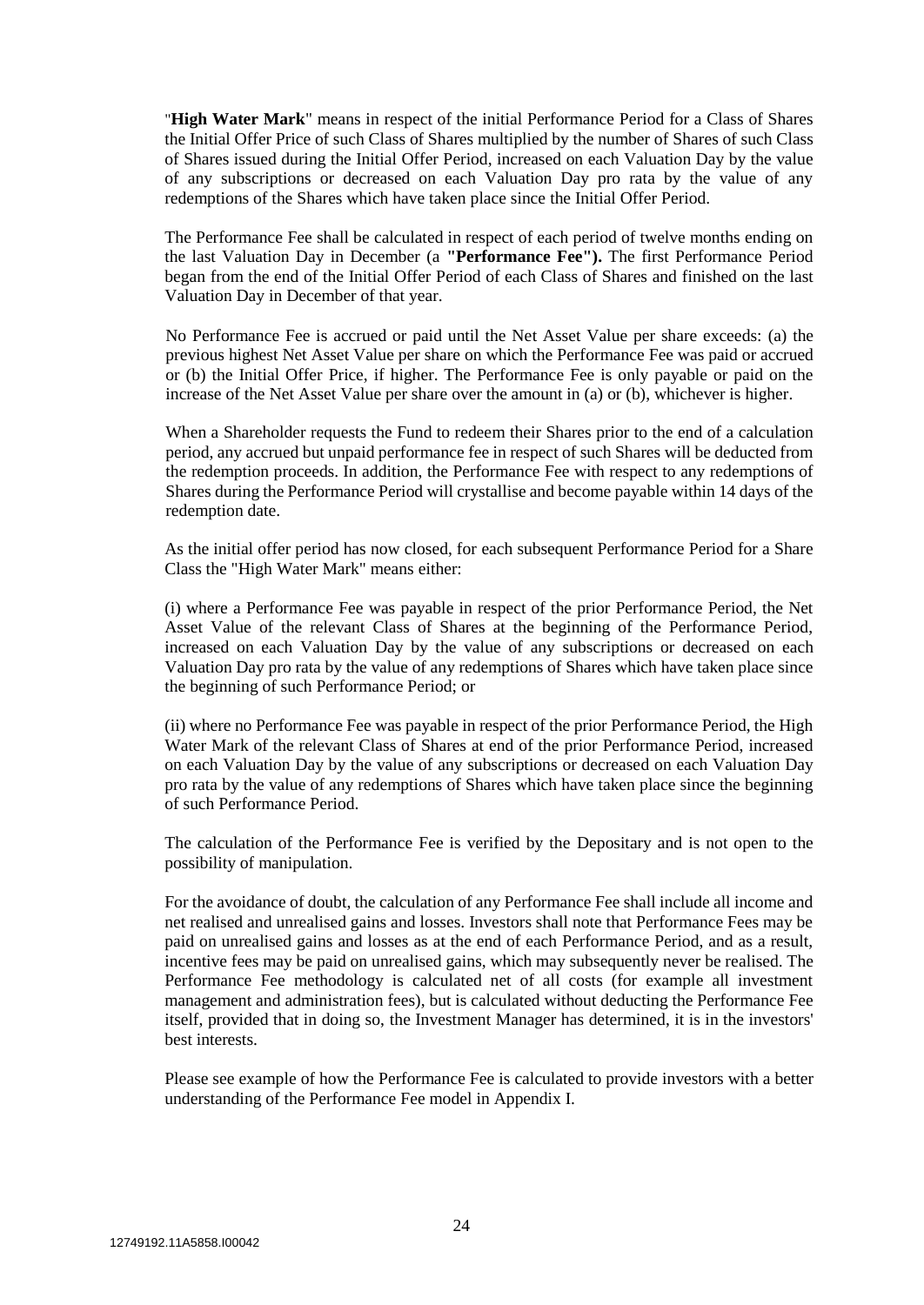### **Management Fee**

The Manager shall be entitled to an annual management fee. Details of this fee, including the maximum management fee chargeable are set out in the Prospectus.

## **Subscription, Switching and Redemption Charges**

No subscription, switching or redemption charges will apply in respect of any of the Classes of Shares of the Fund.

#### **Other Fees and Expenses**

The Fund shall also bear a portion of the fees and expenses of the Company as set out under the heading "Fees and Expenses" in the Prospectus.